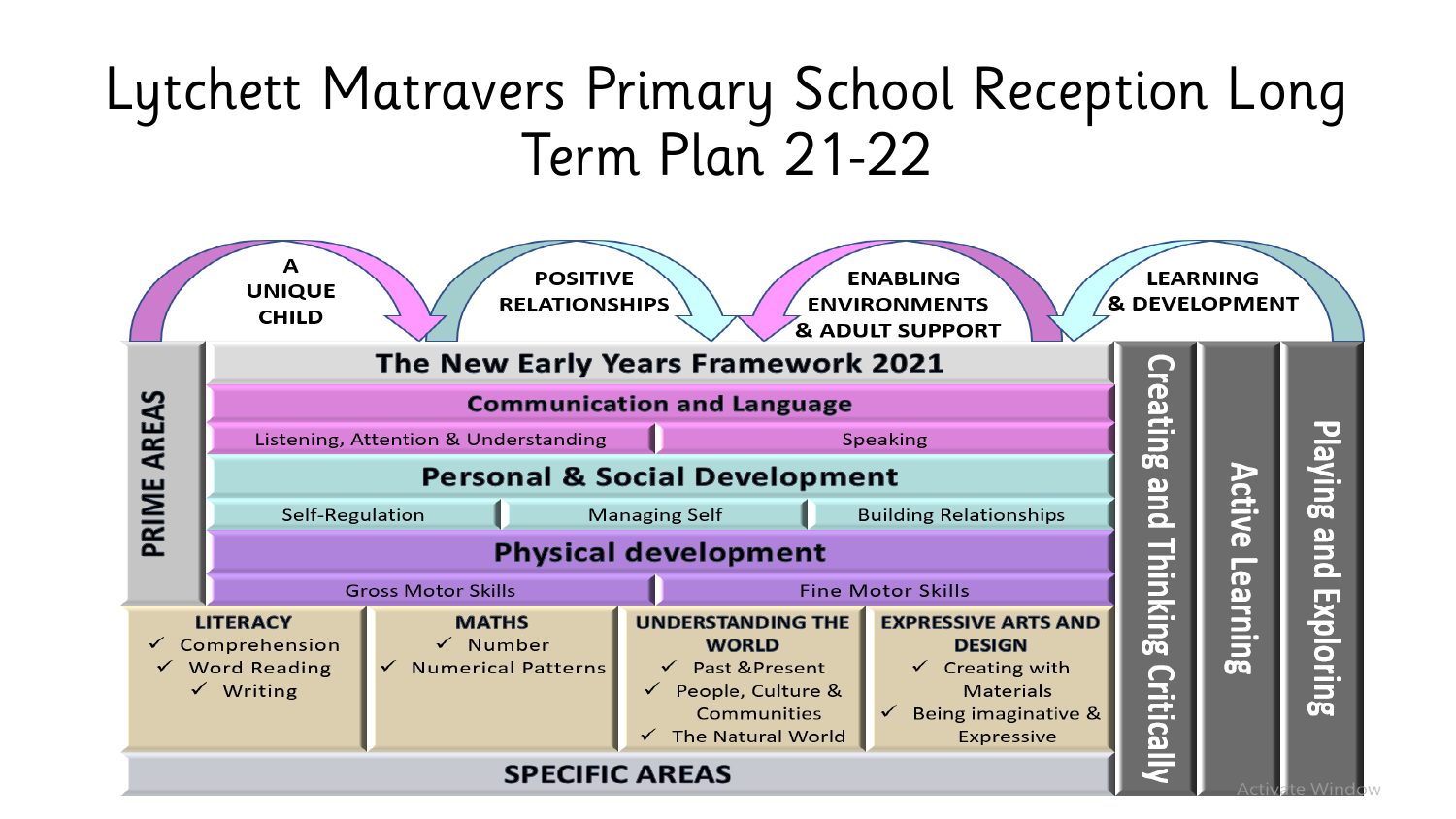|                          | <b>Autumn 1</b>                                                                                                                                                                                                                                                                                                                                                                                                                                                                                                                                                                                                                                                                                                                                                                                                                                                                                                                                                                                                                                                                                                                                                                                                                                                                                                                                                                                                                                                                                                                                                                                                                                                                                                                                                                                                                                                                                                                                                                                                                                                                                                                                                                                                                                                                                                                                                                                                                                                                                                                                                                                                                                                                                                                                                                                                       | <b>Autumn 2</b>            | <b>Spring 1</b> | <b>Spring 2</b>         | Summer 1 | <b>Summer 2</b>      |  |  |  |
|--------------------------|-----------------------------------------------------------------------------------------------------------------------------------------------------------------------------------------------------------------------------------------------------------------------------------------------------------------------------------------------------------------------------------------------------------------------------------------------------------------------------------------------------------------------------------------------------------------------------------------------------------------------------------------------------------------------------------------------------------------------------------------------------------------------------------------------------------------------------------------------------------------------------------------------------------------------------------------------------------------------------------------------------------------------------------------------------------------------------------------------------------------------------------------------------------------------------------------------------------------------------------------------------------------------------------------------------------------------------------------------------------------------------------------------------------------------------------------------------------------------------------------------------------------------------------------------------------------------------------------------------------------------------------------------------------------------------------------------------------------------------------------------------------------------------------------------------------------------------------------------------------------------------------------------------------------------------------------------------------------------------------------------------------------------------------------------------------------------------------------------------------------------------------------------------------------------------------------------------------------------------------------------------------------------------------------------------------------------------------------------------------------------------------------------------------------------------------------------------------------------------------------------------------------------------------------------------------------------------------------------------------------------------------------------------------------------------------------------------------------------------------------------------------------------------------------------------------------------|----------------------------|-----------------|-------------------------|----------|----------------------|--|--|--|
| General<br><b>Themes</b> | My World!                                                                                                                                                                                                                                                                                                                                                                                                                                                                                                                                                                                                                                                                                                                                                                                                                                                                                                                                                                                                                                                                                                                                                                                                                                                                                                                                                                                                                                                                                                                                                                                                                                                                                                                                                                                                                                                                                                                                                                                                                                                                                                                                                                                                                                                                                                                                                                                                                                                                                                                                                                                                                                                                                                                                                                                                             | <b>Changes all around!</b> | Superheroes!    | <b>Amazing Animals!</b> | Growing! | <b>Imagine That!</b> |  |  |  |
| Intent                   | At Lytchett Matravers Primary School we offer a curriculum and a stimulating environment that provides exciting opportunities, allows exploration, promotes challenge and a real love of learning.<br>It is our intent that all children develop verbally, emotionally, physically and cognitively in an environment which values all cultures, communities and people. We aim for our children to be confident<br>and independent, to believe in themselves and show respect and care when interacting with others. We want them to be inquisitive about the world around them and be happy to take risks in their<br>learning.<br>We understand that play is an integral part of learning and this is at the heart of our early years curriculum. We believe that the correct mix of adult directed and child-initiated play ensures the<br>best outcomes for children.<br>Warm and positive relationships between staff and children, consistent routines and strong relationships with parents are key.<br>We recognise the crucial role that early year's education has to play in providing firm foundations upon which the rest of a child's education is developed and built. It is in the Early Years that we<br>want children to develop a love of reading and a deep understanding of number.                                                                                                                                                                                                                                                                                                                                                                                                                                                                                                                                                                                                                                                                                                                                                                                                                                                                                                                                                                                                                                                                                                                                                                                                                                                                                                                                                                                                                                                                                                              |                            |                 |                         |          |                      |  |  |  |
| Implementation           | At Lytchett Matravers Primary School we meet the welfare requirements laid down in the Statutory Framework for the Early Years Foundation Stage and actively safequard and promote the welfare<br>of all of our children.<br>We prioritise creating a 'language rich' environment through the use of songs, rhymes, stories and providing time for quality interactions between adults and between peers. Adults ensure that<br>interactions are positive and progressive, allowing children to flourish and gather words at pace in order to become confident communicators. Children are encouraged to become early readers<br>through enjoyment of books and the systematic teaching of phonics. The children learn nursery rhymes and develop their mathematical thinking through direct teaching and exploration. We want<br>our children to become confident mathematicians who can apply what they have learnt to real life experiences.<br>Resources available allow children to strengthen their core muscles through physical play, children spend time outdoors in their natural environment in all weathers. They develop through wonderful,<br>exploratory, sensory experiences in our mud kitchen and water play. Our learning environment is adaptable in order to reflect children's interests and progression. The children are supported to learn<br>to work together, manage their feelings and ask questions through skilled adult facilitated play.<br>The curriculum is taught through topics which are enriched with classroom enhancements, trips and visitors. Topics are supported by quality key texts. These are chosen carefully to encourage<br>children's speech, language and communication development. All planning however, is flexible and responsive to children's needs so plans can be changed and adapted dependent on children's<br>interests.<br>We understand the importance of parental engagement and believe that our parents have a crucial role to play in their children's education. We work hard to create strong partnerships between<br>home and school. Parents receive EYFS Newsletters each half term to inform them of what their child is learning each half term and to explain how they can support this at home. Parents enjoy<br>using WOW moments to engage in their child's learning and share experience from home.<br>As part of the learning and teaching process, children are assessed in relation to their progress towards the Early Learning Goals. These judgements are made on the basis of accumulative<br>observations and in depth knowledge of the children acquired through ongoing assessment. These ongoing assessments are used to inform planning and next steps in teaching and learning for all<br>children throughout the year. |                            |                 |                         |          |                      |  |  |  |
| <b>Impact</b>            | Our curriculum and its delivery ensure that children, from their own starting points make good progress. During their time with us children make rapid progress towards the national expectation for<br>a good level of development at the end of the year. Pupils also make good progress toward their age-related expectations both academically and socially, developing a sense of themselves before<br>transitioning into Year One.<br>Children develop their characteristics of learning and are able to apply their knowledge to a range of situations making links and explaining their ideas and understanding. Children are confident to<br>take risks and discuss their successes and failures with peers and adults drawing on their experiences to improve or adjust what they are doing. We believe our high standards are due to our<br>carefully planned environment, enriched play-based curriculum, quality first teaching and the rigour of assessment.                                                                                                                                                                                                                                                                                                                                                                                                                                                                                                                                                                                                                                                                                                                                                                                                                                                                                                                                                                                                                                                                                                                                                                                                                                                                                                                                                                                                                                                                                                                                                                                                                                                                                                                                                                                                                                            |                            |                 |                         |          |                      |  |  |  |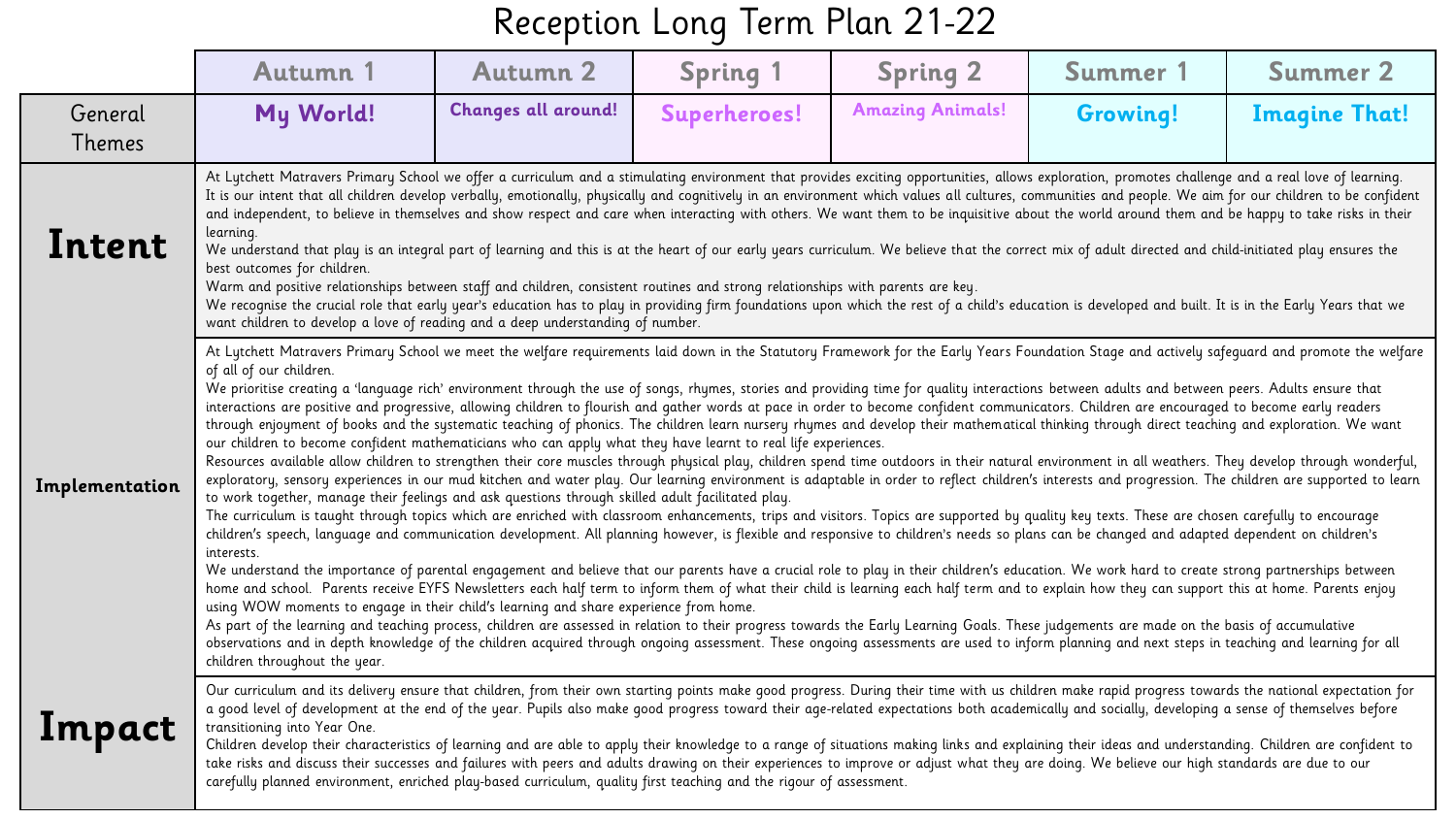|                       | R                                                                                                                                                                                                                                                                                                                                                                                                                                                                                                                                                                                                                                                                                                                                                                                                                                           |                                                                                                     |                 |                 |                 |          |  |  |  |
|-----------------------|---------------------------------------------------------------------------------------------------------------------------------------------------------------------------------------------------------------------------------------------------------------------------------------------------------------------------------------------------------------------------------------------------------------------------------------------------------------------------------------------------------------------------------------------------------------------------------------------------------------------------------------------------------------------------------------------------------------------------------------------------------------------------------------------------------------------------------------------|-----------------------------------------------------------------------------------------------------|-----------------|-----------------|-----------------|----------|--|--|--|
|                       | <b>Autumn 1</b>                                                                                                                                                                                                                                                                                                                                                                                                                                                                                                                                                                                                                                                                                                                                                                                                                             | <b>Autumn 2</b>                                                                                     | <b>Spring 1</b> | <b>Spring 2</b> | Summer 1        | Summer 2 |  |  |  |
| General               | My World!                                                                                                                                                                                                                                                                                                                                                                                                                                                                                                                                                                                                                                                                                                                                                                                                                                   | <b>Changes all</b>                                                                                  | Superheroes!    | <b>Amazing</b>  | <b>Growing!</b> | Imagine  |  |  |  |
| Themes                |                                                                                                                                                                                                                                                                                                                                                                                                                                                                                                                                                                                                                                                                                                                                                                                                                                             | around!                                                                                             |                 | <b>Animals!</b> |                 | That!    |  |  |  |
|                       | <b>Characteristics of Effective Learning</b><br>Playing and exploring: - Children investigate and experience things, and 'have a go'. Children who actively participate in their own play develop a larger<br>store of information and experiences to draw on which positively supports their learning<br>Active learning: - Children concentrate and keep on trying if they encounter difficulties. They are proud of their own achievements. For children to develop<br>into self-regulating, lifelong learners they are required to take ownership, accept challenges and learn persistence.<br>Creating and thinking critically: - Children develop their own ideas and make links between these ideas. They think flexibly and rationally, drawing on<br>previous experiences which help them to solve problems and reach conclusions. |                                                                                                     |                 |                 |                 |          |  |  |  |
| Over                  | Unique Child: Every child is unique and has the potential to be resilient, capable, confident and self-assured.<br>Positive Relationships: Children flourish with warm, strong & positive partnerships between all staff and parents/carers. This promotes independence<br>across the EYFS curriculum. Children and practitioners are NOT alone - embrace each community.<br>Enabling environments: Children learn and develop well in safe and secure environments where routines are established and where adults respond to<br>their individual needs and passions and help them to build upon their learning over time.<br>Learning and Development: Children develop and learn at different rates (not in different ways as it stated 2017). We must be aware of children who<br>need greater support than others.                     |                                                                                                     |                 |                 |                 |          |  |  |  |
| Arching<br>Principles | At Lytchett Matravers, we understand that children learn best when they are absorbed, interested and active. We understand that active learning involves<br>other children, adults, objects, ideas, stimuli and events that aim to engage and involve children for sustained periods. We believe that Early Years education<br>should be as practical as possible and therefore, we are proud that our EYFS setting has an underlying ethos of Learning through play. PLAY is essential<br>for children's development across all areas. Play builds on children's confidence as they learn to explore, to relate to others around them and develop<br>relationships, set their own goals and solve problems. Children learn by leading their own play and by taking part in play which is guided by adults.                                 |                                                                                                     |                 |                 |                 |          |  |  |  |
|                       |                                                                                                                                                                                                                                                                                                                                                                                                                                                                                                                                                                                                                                                                                                                                                                                                                                             | We will ensure that all children learn and develop well and are kept healthy and safe at ALL times. |                 |                 |                 |          |  |  |  |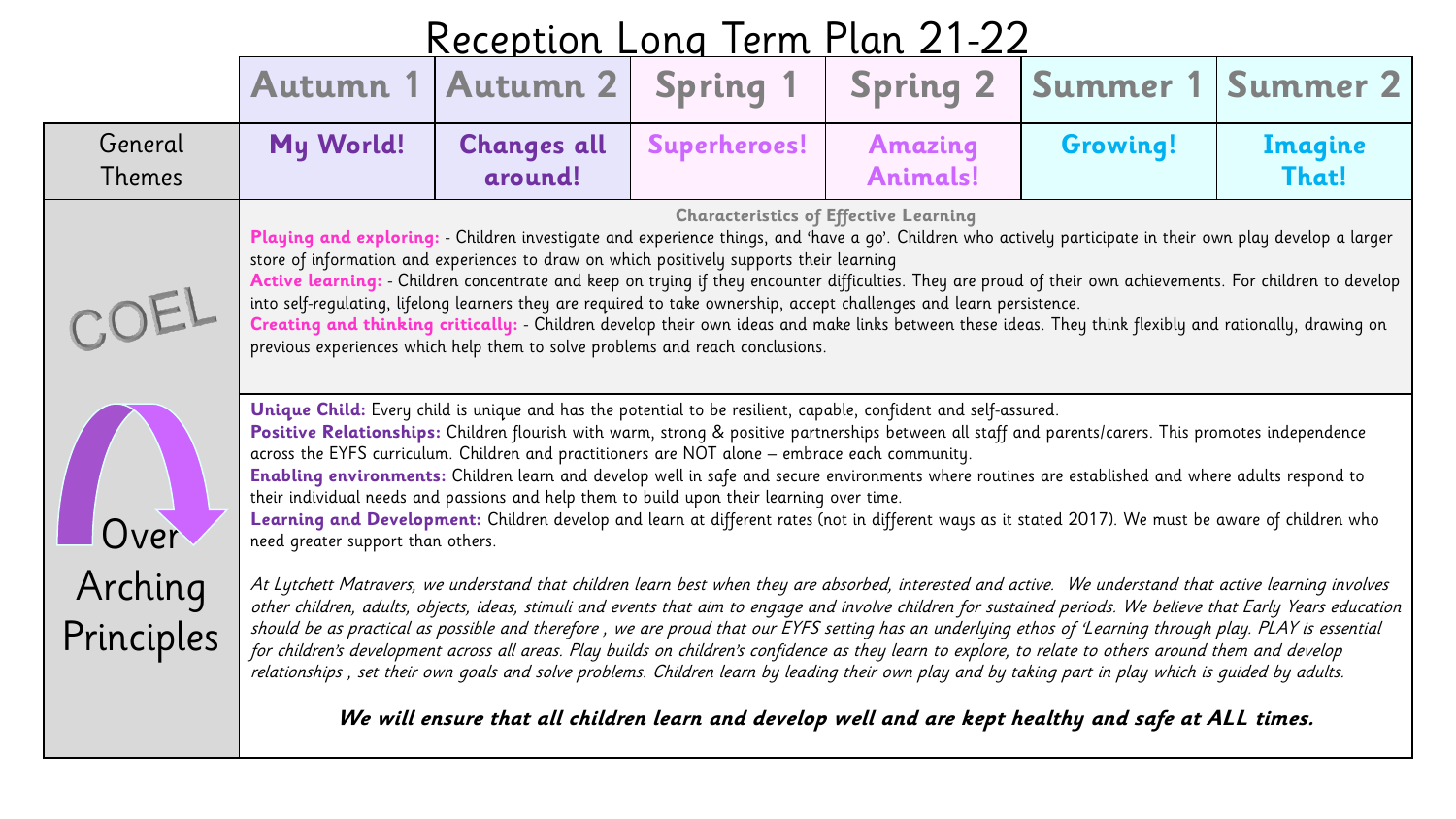|                                                                                                                             | <b>Autumn 1</b>                                                                                                                                                                                                                                                                 | <b>Autumn 2</b>                                                                                                                                                                                                                                                              | <b>Spring 1</b>                                                                                                                | <b>Spring 2</b>                                                                                                                                                                                                | Summer 1                                                                                                                                                                         | <b>Summer 2</b>                                                                                                                                                               |
|-----------------------------------------------------------------------------------------------------------------------------|---------------------------------------------------------------------------------------------------------------------------------------------------------------------------------------------------------------------------------------------------------------------------------|------------------------------------------------------------------------------------------------------------------------------------------------------------------------------------------------------------------------------------------------------------------------------|--------------------------------------------------------------------------------------------------------------------------------|----------------------------------------------------------------------------------------------------------------------------------------------------------------------------------------------------------------|----------------------------------------------------------------------------------------------------------------------------------------------------------------------------------|-------------------------------------------------------------------------------------------------------------------------------------------------------------------------------|
| General<br>Themes<br>NB: These themes<br>may be adapted at<br>various points to<br>allow for children's<br><i>interests</i> | My World!<br>Starting school<br>My new class<br>New Beginnings<br>My family<br>PSED focus<br>Relationships<br>Feelings<br>What am I good at?                                                                                                                                    | <b>Changes all</b><br>around!<br>Season<br>Changes to materials<br>Wellie work<br>Bonfire night celebrations<br>The Nativity<br>Christmas Lists<br>Letters to Father Christmas                                                                                               | Superheroes!<br>Chinese New Year                                                                                               | <b>Amazing</b><br><b>Animals!</b><br>Animals<br>Farm animals/trip<br>Where do we live in the<br>UK / world?                                                                                                    | <b>Growing!</b><br>The great outdoors<br>Plants & Flowers<br>Planting beans/seeds<br>Make a sculpture: Andy<br>Goldsworthy<br>Reduce, Reuse & Recycle<br>Life cycles             | Imagine<br>That!<br>Where in the world shall<br>we qo?<br>Fossils - Mary Anning<br>Reduce, Reuse & Recycle                                                                    |
| High<br>quality<br><b>Texts</b>                                                                                             | The Great Big Book of<br>Families<br>Harry and the Bucketful of<br>Dinosaurs - Starting school<br>(Links - CoET&L)<br><b>Elmer Texts</b><br>$\bullet$<br>I am Henry Finch (Literacy<br>$\bullet$<br>Tree)<br><b>Colour Monster</b><br>Handa's Surprise (Black<br>History Month) | Percy The Park Keeper:<br>Percy's bumpy ride<br>$\bullet$<br>The rescue party<br>After the storm<br>One snowy night<br>Hedgehogs wish<br>The Jolly Postman Christmas<br>The Christmas Story                                                                                  | A Superhero Like You Dr. Ranj<br>(People who help us)<br>Florence Nightingale picture<br>book<br>Supertato<br>Look Up! (Space) | Rumble in the Jungle<br>$\bullet$<br>We are going on a lion hunt<br>$\bullet$<br>Oi frog<br>$\bullet$<br>Little Red Hen<br>$\bullet$<br>What the Ladybird Heard<br>$\bullet$                                   | The Tiny Seed<br>Jack and the Beanstalk<br>$\bullet$<br>The Very Hungry Caterpillar<br>$\bullet$<br>I will never ever eat a<br>$\bullet$<br>tomato                               | Harry and his bucketful of dinosaurs<br>Mary Anning - little people, big<br>dreams<br>Whatever next<br>The night pirates<br>Super Daisy (links to saving Earth)<br>Super Worm |
| 'Wow'<br>moments /<br><b>Enrichment</b>                                                                                     | Oct 1 Black History Month -<br>Handa<br>Oct 4 Grandparent's day                                                                                                                                                                                                                 | Nativity performance -<br>singing/performing.<br>Whole School EVC visit to Pantomime<br>Christmas in the past.<br>• Nov 4 Diwali<br>Nov 5 Bonfire Night<br>Nov 11 Remembrance day.<br>Nov 13 Children in need<br>Nov 15 Anti Bullying<br>Nov 29 Hanukkah<br>Dec 1 Chistingle | Feb 8 safer internet day<br>Feb 14 valentines day<br>Feb 21 Fairtrade Fortnight<br>March 1 Pancake Day                         | EVC visit to a farm<br>$\bullet$<br>March 22 world water day<br>$\bullet$<br>March 27 Mother's day<br>$\bullet$<br>Easter<br>$\bullet$<br>April 2 Ramadam<br>$\bullet$<br>23 April St Georges Day<br>$\bullet$ | 2 May Eid-Al-Fitr<br>$\bullet$<br>Father's day<br>$\bullet$<br>Queens platinum jubilee<br>$\bullet$<br>17 june- Father's day<br>$\bullet$<br>5 july anniversary NHS<br>$\bullet$ | Sports Day<br>20 july anniversary moon<br>landing                                                                                                                             |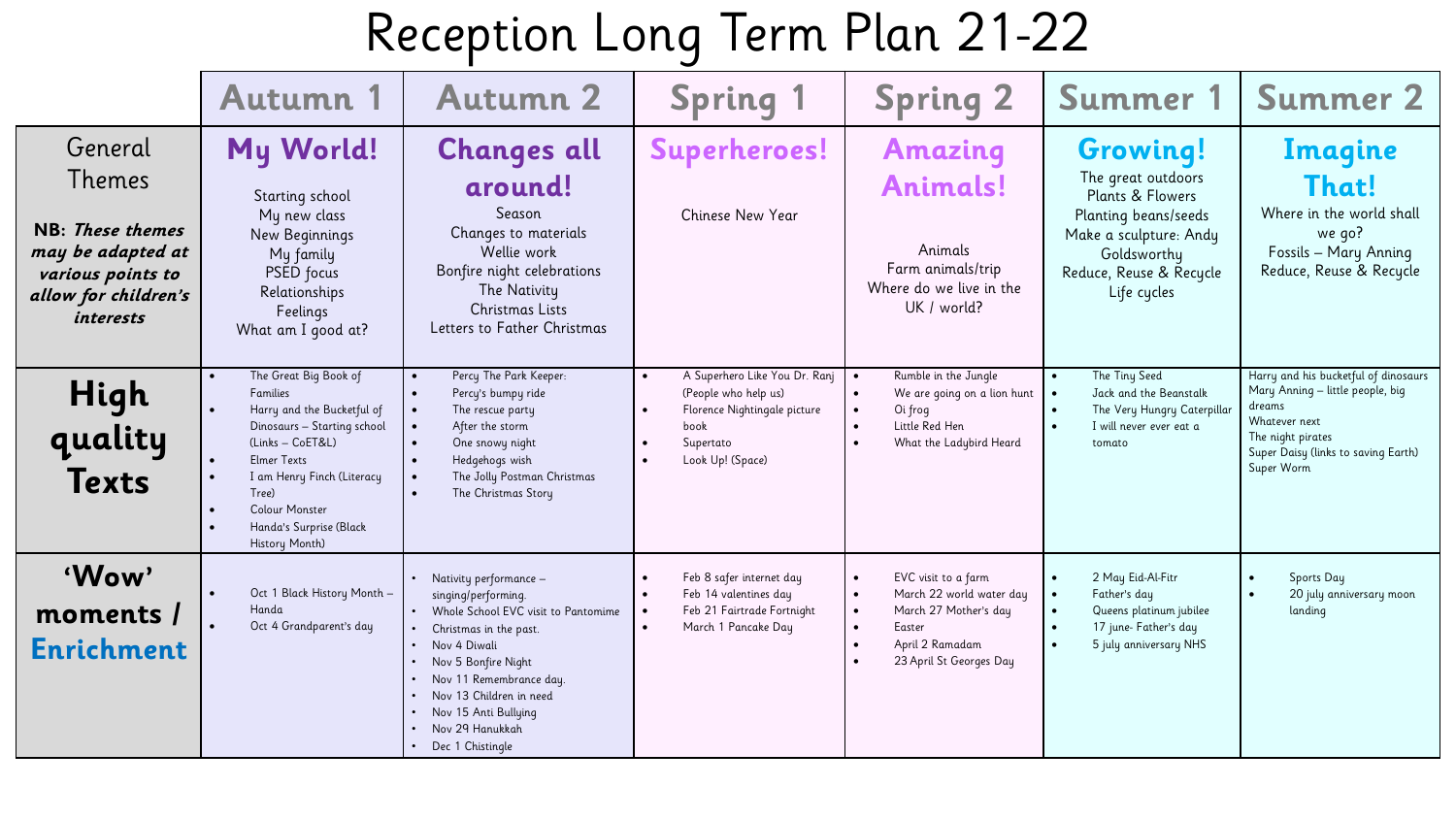|                                                           | Autumn 1                                                                                                                                                                                                                                            | <b>Autumn 2</b>                                                                                                                                                                                                                                                                      | <b>Spring 1</b>                                                                                                                                                                                                                                                                                                             | <b>Spring 2</b>                                                                                                                                                                                                                                  | Summer 1                                                                                                                                                                                                                                                                                                | <b>Summer 2</b>                                                                                                                                                                                                                                                                                                                                                      |
|-----------------------------------------------------------|-----------------------------------------------------------------------------------------------------------------------------------------------------------------------------------------------------------------------------------------------------|--------------------------------------------------------------------------------------------------------------------------------------------------------------------------------------------------------------------------------------------------------------------------------------|-----------------------------------------------------------------------------------------------------------------------------------------------------------------------------------------------------------------------------------------------------------------------------------------------------------------------------|--------------------------------------------------------------------------------------------------------------------------------------------------------------------------------------------------------------------------------------------------|---------------------------------------------------------------------------------------------------------------------------------------------------------------------------------------------------------------------------------------------------------------------------------------------------------|----------------------------------------------------------------------------------------------------------------------------------------------------------------------------------------------------------------------------------------------------------------------------------------------------------------------------------------------------------------------|
| <b>General Themes</b>                                     | My World!                                                                                                                                                                                                                                           | <b>Changes all</b><br>around!                                                                                                                                                                                                                                                        | <b>Superheroes!</b>                                                                                                                                                                                                                                                                                                         | <b>Amazing</b><br><b>Animals!</b>                                                                                                                                                                                                                | <b>Growing!</b>                                                                                                                                                                                                                                                                                         | <b>Imagine That!</b>                                                                                                                                                                                                                                                                                                                                                 |
| <b>British Values</b><br><b>Sharing</b><br><b>Circles</b> | <b>Mutual respect</b><br>We are all unique.<br>We respect differences<br>between different people<br>and their beliefs in our<br>community, in this country<br>and all around the world.<br>All cultures are learned,<br>respected, and celebrated. | <b>Mutual</b><br><b>Tolerance</b><br>Everyone is valued, all<br>cultures are celebrated and<br>we all share and respect the<br>opinions of others.<br>Mutual tolerance of those<br>with different faiths and<br>beliefs and for those<br>without faith.<br>Done through celebrations | <b>Rule of law</b><br>We all know that we have<br>rules at school that we<br>must follow.<br>We know who to talk to if<br>we do not feel safe.<br>We know right from<br>wrong.<br>We recognise that we are<br>accountable for our<br>actions.<br>We must work together as<br>a team when it is<br>necessary.<br>Class rules | Individual<br>liberty<br>We all have the right to<br>have our own views.<br>We are all respected as<br>individuals.<br>We feel safe to have a go at<br>new activities.<br>We understand and<br>celebrate the fact that<br>everyone is different. | <b>Democracy</b><br>We all have the right to<br>be listened to.<br>We respect everyone<br>and we value their<br>different ideas and<br>opinions.<br>We have the opportunity<br>to play with who we<br>want to play with.<br>We listen with intrique<br>and value and respect<br>the opinions of others. | <b>Recap all</b><br><b>British Values</b><br><b>Fundamental British Values</b><br>underpin what it is to be a<br>citizen in a modern and<br>diverse Great Britain valuing<br>our community and<br>celebrating diversity of the<br>UK.<br><b>Fundamental British Values</b><br>are not exclusive to being<br>British and are shared by<br>other democratic countries. |
| Assessment<br>opportunities                               | Baseline assessments (National<br>and in house)<br>Weekly EYFS team meeting to<br>discuss children.<br><b>Observations</b><br>Identify gaps to plug and<br>strengths.<br>Hamwic network meetings                                                    | Weekly EYFS team meeting to<br>discuss children.<br>Observations<br>Identify gaps to plug and<br>strengths.<br>Parents evening<br>Hamwic network meetings and<br>moderation<br>End of term Assessments - Who<br>is on track?                                                         | Weekly EYFS team meeting to<br>discuss children.<br>Observations<br>Identify gaps to plug and<br>strengths.<br>Hamwic network meetings                                                                                                                                                                                      | Weekly EYFS team meeting<br>Pupil progress meetings<br>observations<br>Parents evening info<br>EYFS team meetings<br>End of term Assessments<br><b>Phonics assessments</b>                                                                       | Weekly eyfs team meeting<br>Hamwic network meetings<br>and moderation                                                                                                                                                                                                                                   | Pupil progress meetings<br>Reports<br>observations<br>Phonics assessments<br><b>EYFS</b> team meetings<br>Transition meetings<br>Hamwic network meetings and<br>moderation                                                                                                                                                                                           |
| Parental<br>Involvement                                   | Welcome meeting<br><b>WOW</b> moments<br>Early Reading and Early<br>Maths workshops                                                                                                                                                                 | <b>WOW</b> moments<br>Nativity<br>Parents Evening<br>Parents Stay and Play                                                                                                                                                                                                           | <b>WOW</b> moments                                                                                                                                                                                                                                                                                                          | <b>WOW</b> moments<br>Parents Stay and Play<br>Parents Evening                                                                                                                                                                                   | <b>WOW</b> moments                                                                                                                                                                                                                                                                                      | <b>WOW</b> moments<br>Parents Evening<br>End of year Parents Stay and<br>Play                                                                                                                                                                                                                                                                                        |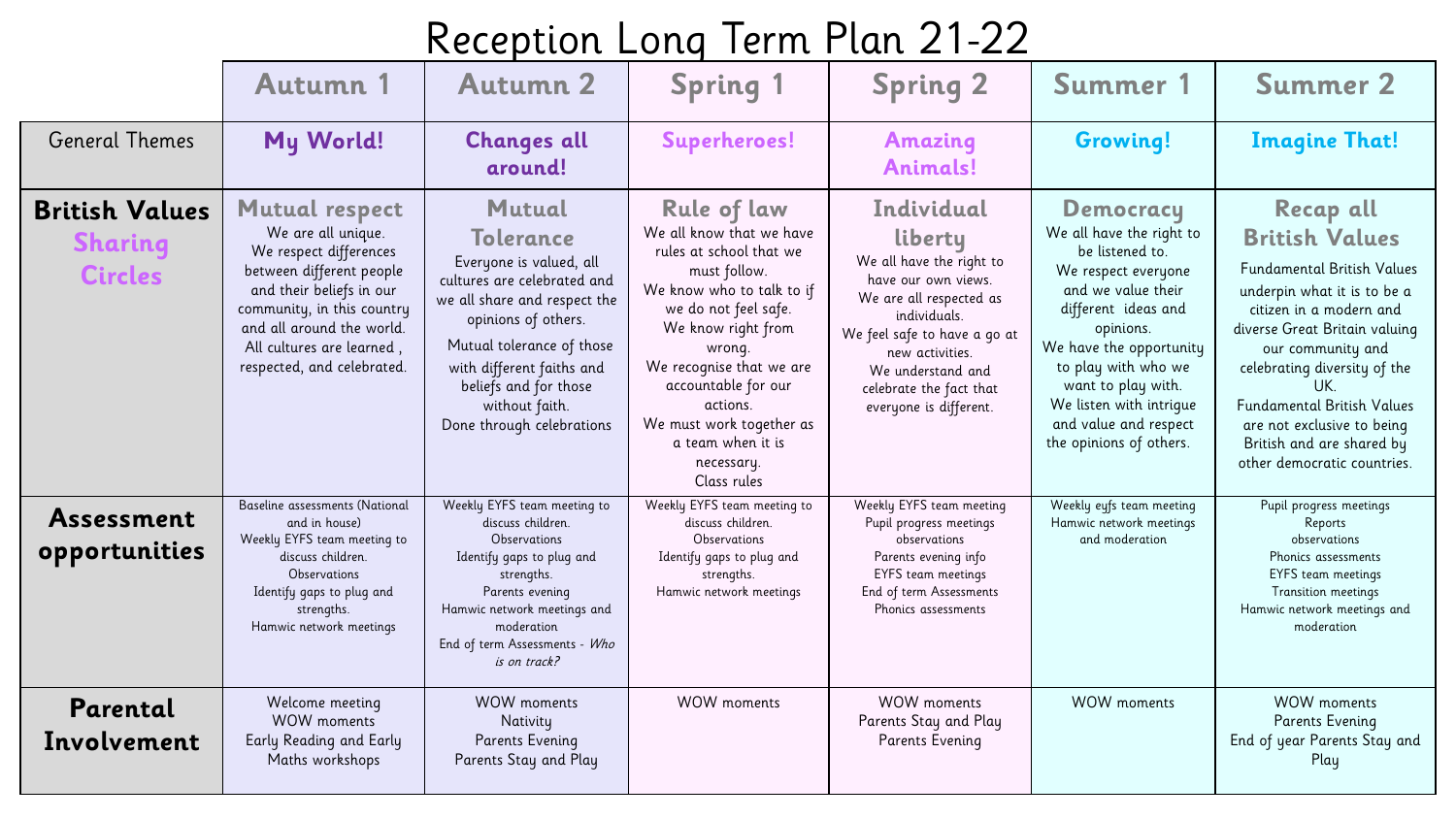|                                                                                                                                                                                                                                                                                                                     |                                                                                                                                                                                                                                                                                                                                                                                                                                                                                                                                                                                                                                                                                                                                                                                                                                                                                                                                                                                                                                                                                                                   | . 1777 - 178                                                                                                                                                                                                                                                                                                                                                                                                                                                                                                              | .                                                                                                                                                                                                                                                                                                                                                                                                                                                                                                                                                                                                                                                    |                                                                                                                                                                                                                                                                                                                                                                                |                                                                                                                                                                                                                                                                                              |                                                                                                                                                                                                                                                                                                                                                                                                                                                                                              |  |
|---------------------------------------------------------------------------------------------------------------------------------------------------------------------------------------------------------------------------------------------------------------------------------------------------------------------|-------------------------------------------------------------------------------------------------------------------------------------------------------------------------------------------------------------------------------------------------------------------------------------------------------------------------------------------------------------------------------------------------------------------------------------------------------------------------------------------------------------------------------------------------------------------------------------------------------------------------------------------------------------------------------------------------------------------------------------------------------------------------------------------------------------------------------------------------------------------------------------------------------------------------------------------------------------------------------------------------------------------------------------------------------------------------------------------------------------------|---------------------------------------------------------------------------------------------------------------------------------------------------------------------------------------------------------------------------------------------------------------------------------------------------------------------------------------------------------------------------------------------------------------------------------------------------------------------------------------------------------------------------|------------------------------------------------------------------------------------------------------------------------------------------------------------------------------------------------------------------------------------------------------------------------------------------------------------------------------------------------------------------------------------------------------------------------------------------------------------------------------------------------------------------------------------------------------------------------------------------------------------------------------------------------------|--------------------------------------------------------------------------------------------------------------------------------------------------------------------------------------------------------------------------------------------------------------------------------------------------------------------------------------------------------------------------------|----------------------------------------------------------------------------------------------------------------------------------------------------------------------------------------------------------------------------------------------------------------------------------------------|----------------------------------------------------------------------------------------------------------------------------------------------------------------------------------------------------------------------------------------------------------------------------------------------------------------------------------------------------------------------------------------------------------------------------------------------------------------------------------------------|--|
|                                                                                                                                                                                                                                                                                                                     | Autumn 1                                                                                                                                                                                                                                                                                                                                                                                                                                                                                                                                                                                                                                                                                                                                                                                                                                                                                                                                                                                                                                                                                                          | <b>Autumn 2</b>                                                                                                                                                                                                                                                                                                                                                                                                                                                                                                           | <b>Spring 1</b>                                                                                                                                                                                                                                                                                                                                                                                                                                                                                                                                                                                                                                      | <b>Spring 2</b>                                                                                                                                                                                                                                                                                                                                                                | Summer 1                                                                                                                                                                                                                                                                                     | <b>Summer 2</b>                                                                                                                                                                                                                                                                                                                                                                                                                                                                              |  |
| General<br>Themes                                                                                                                                                                                                                                                                                                   | My World!                                                                                                                                                                                                                                                                                                                                                                                                                                                                                                                                                                                                                                                                                                                                                                                                                                                                                                                                                                                                                                                                                                         | <b>Changes all</b><br>around!                                                                                                                                                                                                                                                                                                                                                                                                                                                                                             | <b>Superheroes!</b>                                                                                                                                                                                                                                                                                                                                                                                                                                                                                                                                                                                                                                  | <b>Amazing</b><br><b>Animals!</b>                                                                                                                                                                                                                                                                                                                                              | Growing!                                                                                                                                                                                                                                                                                     | <b>Imagine That!</b>                                                                                                                                                                                                                                                                                                                                                                                                                                                                         |  |
| Communication<br>and Language                                                                                                                                                                                                                                                                                       | The development of children's spoken language underpins all seven areas of learning and development. Children's back-and-forth interactions from an early age form the foundations for language and cognitive<br>development. The number and quality of the conversations they have with adults and peers throughout the day in a language-rich environment is crucial. By commenting on what children are interested in or doing,<br>and echoing back what they say with new vocabulary added, practitioners will build children's language effectively. Reading frequently to children, and engaging them actively in stories, non-fiction, rhymes<br>and poems, and then providing them with extensive opportunities to use and embed new words in a range of contexts, will give children the opportunity to thrive. Through conversation, story-telling and role<br>play, where children share their ideas with support and modelling from their teacher, and sensitive questioning that invites them to elaborate, children become comfortable using a rich range of vocabulary and<br>language structures. |                                                                                                                                                                                                                                                                                                                                                                                                                                                                                                                           |                                                                                                                                                                                                                                                                                                                                                                                                                                                                                                                                                                                                                                                      |                                                                                                                                                                                                                                                                                                                                                                                |                                                                                                                                                                                                                                                                                              |                                                                                                                                                                                                                                                                                                                                                                                                                                                                                              |  |
| <b>Key Vocabulary</b><br>(Also explored<br>through Vipers)                                                                                                                                                                                                                                                          | Senses, unique, individual,<br>feelings, emotions, special,<br>happy, positive, sad, unhappy,<br>worried, fearful, loved, excited,<br>angry, calm, peaceful.                                                                                                                                                                                                                                                                                                                                                                                                                                                                                                                                                                                                                                                                                                                                                                                                                                                                                                                                                      | Seasons, summer, winter,<br>autumn, spring, deciduous,<br>evergreen, decomposition,<br>vibrant, colour, change.                                                                                                                                                                                                                                                                                                                                                                                                           | Hero, healthy, hygiene, plaque,<br>pedestrian, physical activity,<br>occupation.<br>Space, travel, rocket, satellite,<br>space station                                                                                                                                                                                                                                                                                                                                                                                                                                                                                                               | Animals, wild, pet, farm,<br>herbivore, carnivore, omnivore,<br>nocturnal, habitat.                                                                                                                                                                                                                                                                                            | Grow, height, length,<br>measure, seed, soil, plant                                                                                                                                                                                                                                          | Dinosaur, fossil, palaeontologist,<br>herbivore, carnivore, omnivore<br>Space, planets, asteroid, comet,<br>star, supernova, satellite, space<br>station<br>Pirate, telescope, cannon,                                                                                                                                                                                                                                                                                                       |  |
| Whole EYFS Focus -<br>C&L is developed<br>throughout the year<br>through high quality<br>interactions, daily<br>group discussions,<br>sharing circles, PSHE<br>times, stories,<br>singing, NELI<br>interventions,<br>VIPERS weekly<br>sessions<br>Daily story time<br>using high<br>quality texts<br>(See Literacy) | • To be able to talk in front<br>of others (small group,<br>1:1, whole class)<br>• To be able to use<br>modelled sentence<br>structure to express their<br>thoughts.<br>To talk about experiences<br>that are familiar to them<br>• To share information<br>about themselves- what<br>they like, don't like.<br>• To talk about family<br>routines and special<br>occasions<br>To show an interest in the<br>lives of other people<br>• To follow instructions<br>(settling in, putting my<br>things away)<br>• To develop vocabulary:<br>Vipers<br>To learn and recite, poems                                                                                                                                                                                                                                                                                                                                                                                                                                                                                                                                    | Develop vocabulary:<br>Vipers<br>• To learn and recite,<br>poems and songs: Rhyme<br>of the week<br>To listen to stories and<br>$\bullet$<br>respond to questions<br>asked.<br>• To retell a story in their<br>own words.<br>• To follow 2 step<br>instructions.<br>$\bullet$ To be able to talk in<br>front of others (small<br>group, 1:1, whole class)<br>To understand how to<br>listen carefully and why<br>listening is important.<br>• To begin to talk about<br>why things happen using<br>new vocabulary learnt. | Develop vocabulary: Vipers<br>To learn and recite, poems and<br>songs: Rhyme of the week<br>Ask's how and why questions<br>Retell a story with story<br>language<br>Remember key points from a<br>story<br>Ask questions to find out more<br>and to check they understand<br>what has been said to them.<br>Listen to and talk about stories<br>to build familiarity and<br>understanding.<br>• To be able to talk about how<br>different people help us<br>To talk about the role of<br>healthy food and exercise in<br>staying healthy.<br>To talk about a significant<br>event in history, recalling what<br>happened and why it is<br>important. | • Develop vocabulary: Vipers<br>• To learn and recite, poems<br>and songs: Rhyme of the<br>week<br>• To retell a story<br>• To listen to and engage in<br>and talk about selected<br>non-fiction<br>• To articulate my ideas and<br>thoughts into well-formed<br>sentences<br>• To ask questions to find<br>out more<br>• To describe events in some<br>detail:, The Farm Trip | Develop vocabulary:<br>• Vipers<br>• To learn and recite,<br>poems and songs: Rhyme<br>of the week<br>To listen to, engage in<br>and talk about non-fiction<br>• To describe events in<br>some detail:, caterpillar<br>life cycle<br>• To engage in meaningful<br>conversations with others. | Develop vocabulary:<br>Vipers<br>• To learn and recite,<br>poems and songs:<br>Rhyme of the week<br>I can talk about<br>similarities and<br>differences between<br>things in the past and<br>now.<br>To be able to give facts<br>about a specified<br>subject. To talk about a<br>significant event in<br>history, recalling what<br>happened and why it is<br>important.<br>To talk about the<br>experiences I have had<br>at different points in the<br>school year (end of year<br>video) |  |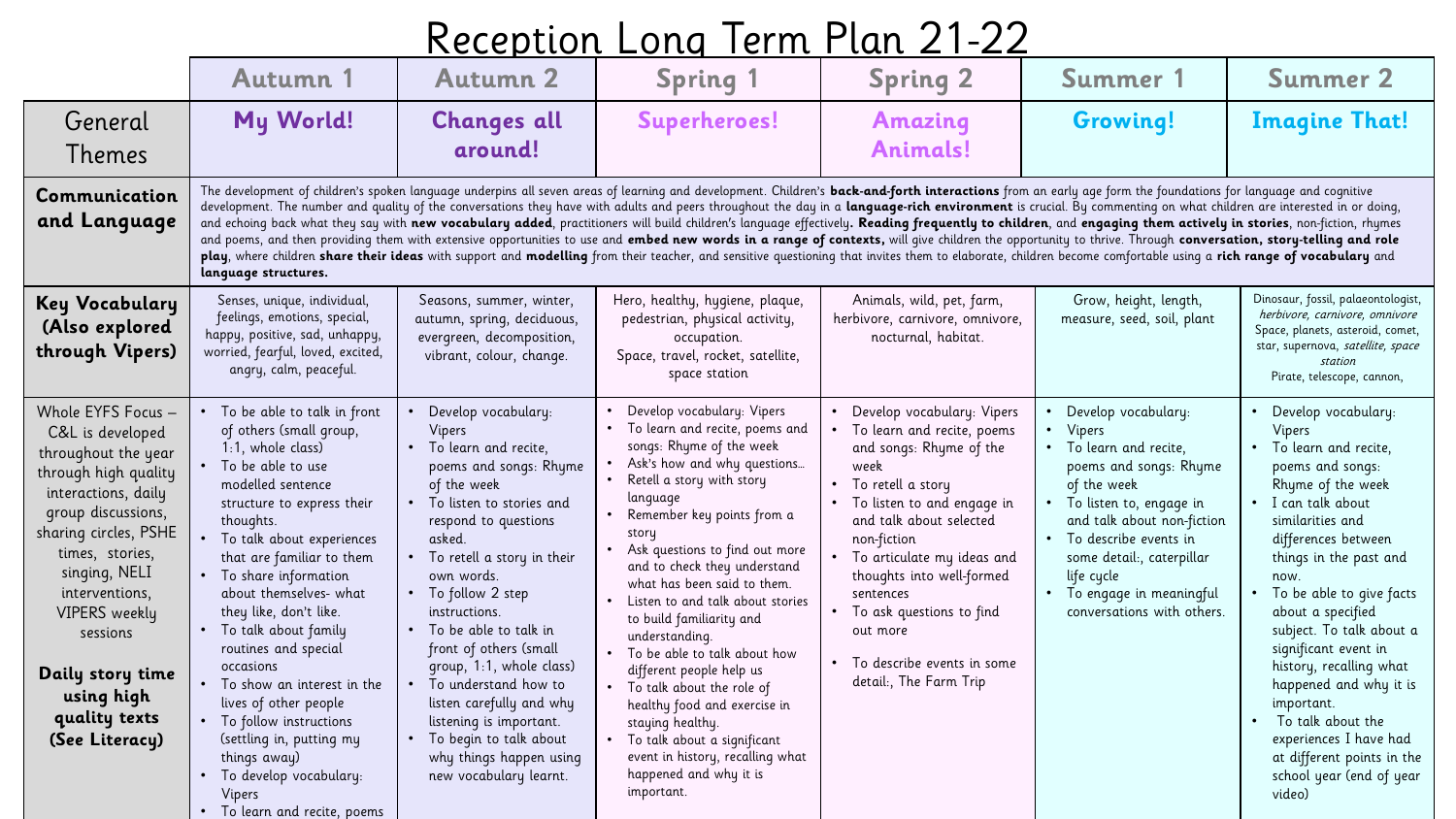| Reception Long Term Plan 21-22 |  |  |  |
|--------------------------------|--|--|--|
|                                |  |  |  |

|                                                                                                                                                     | Autumn 1                                                                                                                                                                                                                                                                                                                                                                                                                                                                                                                                                                                                                                                                                                                                                                                                                                                                                                                                                                                                                                                                           | <b>Autumn 2</b>                                                                                                                                                                                                                                                                                                              | <b>Spring 1</b>                                                                                                                                                                                                                                                                                                                                                | <b>Spring 2</b>                                                                                                                                                                                                                                                                                                                                               | Summer 1                                                                                                                                                                                                                                                                                           | <b>Summer 2</b>                                                                                                                                                                                                                                                                    |  |  |
|-----------------------------------------------------------------------------------------------------------------------------------------------------|------------------------------------------------------------------------------------------------------------------------------------------------------------------------------------------------------------------------------------------------------------------------------------------------------------------------------------------------------------------------------------------------------------------------------------------------------------------------------------------------------------------------------------------------------------------------------------------------------------------------------------------------------------------------------------------------------------------------------------------------------------------------------------------------------------------------------------------------------------------------------------------------------------------------------------------------------------------------------------------------------------------------------------------------------------------------------------|------------------------------------------------------------------------------------------------------------------------------------------------------------------------------------------------------------------------------------------------------------------------------------------------------------------------------|----------------------------------------------------------------------------------------------------------------------------------------------------------------------------------------------------------------------------------------------------------------------------------------------------------------------------------------------------------------|---------------------------------------------------------------------------------------------------------------------------------------------------------------------------------------------------------------------------------------------------------------------------------------------------------------------------------------------------------------|----------------------------------------------------------------------------------------------------------------------------------------------------------------------------------------------------------------------------------------------------------------------------------------------------|------------------------------------------------------------------------------------------------------------------------------------------------------------------------------------------------------------------------------------------------------------------------------------|--|--|
| General<br>Themes                                                                                                                                   | My World!                                                                                                                                                                                                                                                                                                                                                                                                                                                                                                                                                                                                                                                                                                                                                                                                                                                                                                                                                                                                                                                                          | <b>Changes all</b><br>around!                                                                                                                                                                                                                                                                                                | Superheroes!                                                                                                                                                                                                                                                                                                                                                   | <b>Amazing</b><br><b>Animals!</b>                                                                                                                                                                                                                                                                                                                             | <b>Growing!</b>                                                                                                                                                                                                                                                                                    | Imagine<br>That!                                                                                                                                                                                                                                                                   |  |  |
| Personal,<br>Social and<br><b>Emotional</b><br>Development                                                                                          | Children's personal, social and emotional development (PSED) is crucial for children to lead healthy and happy lives, and is fundamental to their cognitive development. Underpinning their personal development are<br>the important attachments that shape their social world. Strong, warm and supportive relationships with adults enable children to learn how to understand their own feelings and those of others. Children<br>should be supported to manage emotions, develop a positive sense of self, set themselves simple goals, have confidence in their own abilities, to persist and wait for what they want and direct attention<br>as necessary. Through adult modelling and quidance, they will learn how to look after their bodies, including healthy eating, and manage personal needs independently. Through supported interaction with other<br>children, they learn how to make good friendships, co-operate and resolve conflicts peaceably. These attributes will provide a secure platform from which children can achieve at school and in later life. |                                                                                                                                                                                                                                                                                                                              |                                                                                                                                                                                                                                                                                                                                                                |                                                                                                                                                                                                                                                                                                                                                               |                                                                                                                                                                                                                                                                                                    |                                                                                                                                                                                                                                                                                    |  |  |
| Managing<br>Self<br>Self<br>regulation<br>Making<br>relationshi<br>ps<br>Self-Regulation<br>Area in<br>classrooms -<br>Linked to the<br>text Colour | <b>SCARF: Me and My</b><br>Relationships<br>All about me<br>What makes me special<br>Me and my special people<br>Who can help me? (self-<br>regulation)<br>Me and my feelings 1 & 2<br>(naming different feelings,<br>thinking about how to feel with<br>'not so good feelings', know<br>some self-care techniques)<br>Know that some actions and<br>words can hurt others feelings.<br>Handwashing<br>Class charter: Behavioural<br>expectations in the<br>class/boundaries set                                                                                                                                                                                                                                                                                                                                                                                                                                                                                                                                                                                                   | <b>SCARF: Valuing</b><br><b>Difference</b><br>I'm special you're special<br>Same and different<br>Same and different families<br>Same and different homes<br>I am caring<br>Kind and caring<br>I know what it means to be<br>respectful and to be treated<br>with respect<br>Independence: putting own<br>socks and shoes on | <b>SCARF: Keeping myself</b><br>safe<br>What's safe to go in my body?<br>Keeping myself safe<br>Safe indoors and outdoors<br>Listening to my feelings<br>Keeping safe online<br>People who help to keep me safe<br>Oral hygiene: teeth cleaning<br>linked to the dental nurse<br>Healthy eating: Fruit<br>kebabs/making a fruit smoothie<br><b>SMART</b> rules | <b>SCARF: Rights and</b><br>responsibilities<br>Looking after my special people: I<br>know that caring relationships are<br>at the heart of happy families<br>Looking after my friends: I know<br>what makes a good friend<br>Being helpful at home and caring<br>for our classroom<br>Caring for our world<br>Looking after money<br>Looking after money (2) | <b>SCARF: Being my best</b><br>Bouncing back when things go<br>wring: resilience<br>Yes I can: confidence and resilience<br>Healthy eating (2 weeks)<br>Move your body<br>A good nights sleep<br>Importance of exercise<br>Being kind to living creatures<br>Taking care of animals (/butterflies) | <b>SCARF: Growing and</b><br>changing<br>Seasons<br>Life stages, plants, animals,<br>humans<br>Life stages, human life stage,<br>who will I be?<br>Where do babies come from?<br>Getting bigger<br>Me and my body, girls and<br>bous<br>Transition into Year 1<br>Year 1 readiness |  |  |
|                                                                                                                                                     | Monster.<br><b>Early learning Goals</b> : Show an understanding of their own feelings and those of others, and begin to regulate their behaviour accordingly. Set and work towards simple goals,<br>being able to wait for what they want and control their immediate impulses when appropriate. Give focused attention to what the teacher says, responding appropriately even<br>when engaged in activity, and show an ability to follow instructions involving several ideas or actions.<br>* Controlling own feelings and behaviours *Applying personalised strategies to return to a state of calm *Being able to curb impulsive behaviours *Being able to concentrate<br>on a task                                                                                                                                                                                                                                                                                                                                                                                           |                                                                                                                                                                                                                                                                                                                              |                                                                                                                                                                                                                                                                                                                                                                |                                                                                                                                                                                                                                                                                                                                                               |                                                                                                                                                                                                                                                                                                    |                                                                                                                                                                                                                                                                                    |  |  |

**\*Being able to ignore distractions \*Behaving in ways that are pro-social \*Planning \*Thinking before acting \*Delaying gratification \* Persisting in the face of difficulty.**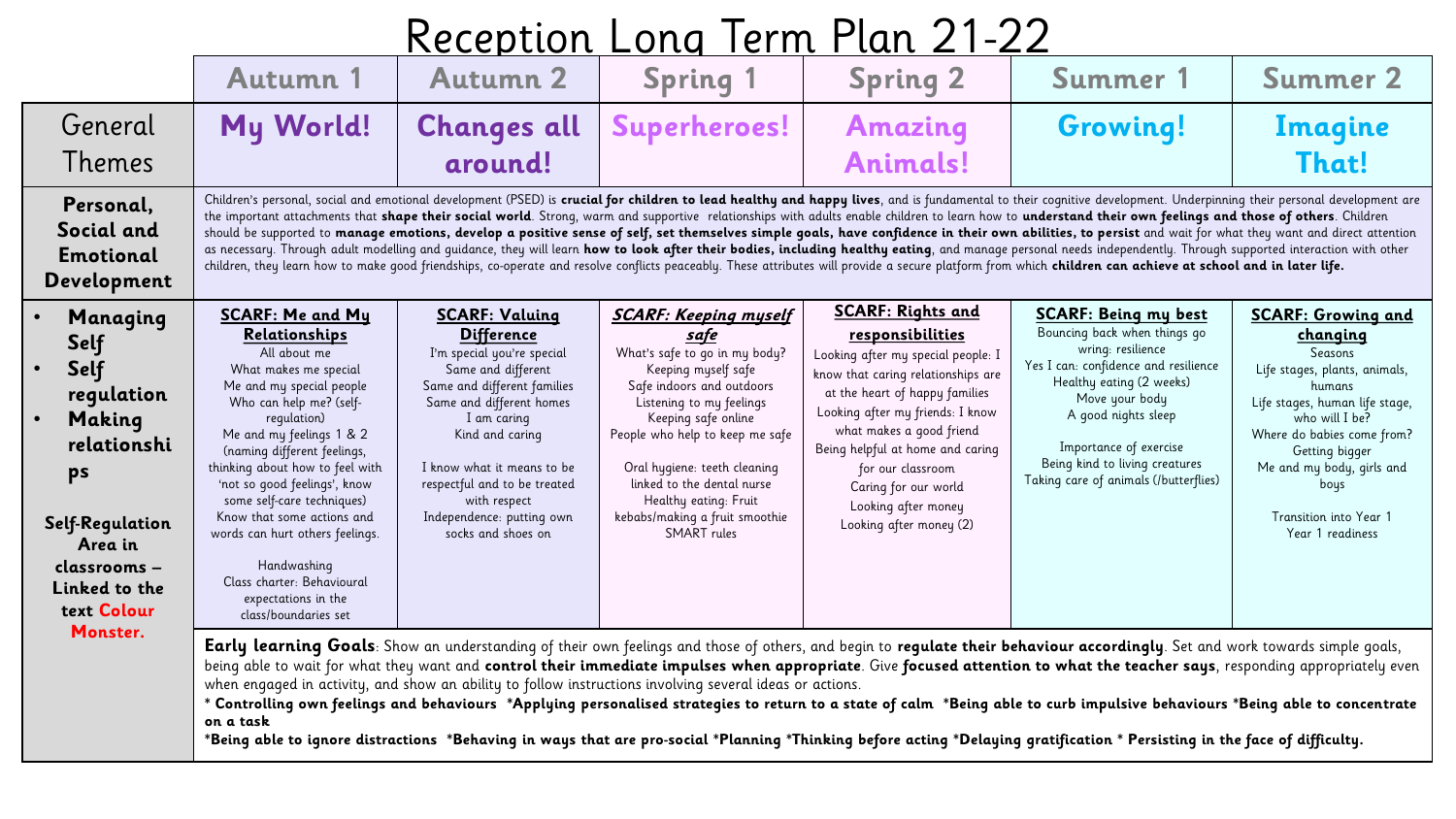| Autumn 1                                                                                                                                                                                                                                                                                                                                                                                                                                                                                                                                                                                                                                                                                                 | <b>Autumn 2</b>                                                                                                                                                                                                                                                                                                                                                                                                                                                                                                                                                                                                                                                                                           | <b>Spring 1</b>                                                                                                                                                                                                                                                                                                                                                                                                                                                                                                                                                                                                                                                                                 | <b>Spring 2</b>                                                                                                                                                                                                                                                                                                                                                                                                                                                                             | Summer 1                                                                                                                                                                                                                                                                                                                                                                                                                                                                                                                                                                                                                                                             | <b>Summer 2</b>                                                                                                                                                                                                                                                                                                                                                                                                                                                                                                                                                                                                                                                                                                                                                                                                                                                                                                                                                                                                                                                                                                                                                                                        |
|----------------------------------------------------------------------------------------------------------------------------------------------------------------------------------------------------------------------------------------------------------------------------------------------------------------------------------------------------------------------------------------------------------------------------------------------------------------------------------------------------------------------------------------------------------------------------------------------------------------------------------------------------------------------------------------------------------|-----------------------------------------------------------------------------------------------------------------------------------------------------------------------------------------------------------------------------------------------------------------------------------------------------------------------------------------------------------------------------------------------------------------------------------------------------------------------------------------------------------------------------------------------------------------------------------------------------------------------------------------------------------------------------------------------------------|-------------------------------------------------------------------------------------------------------------------------------------------------------------------------------------------------------------------------------------------------------------------------------------------------------------------------------------------------------------------------------------------------------------------------------------------------------------------------------------------------------------------------------------------------------------------------------------------------------------------------------------------------------------------------------------------------|---------------------------------------------------------------------------------------------------------------------------------------------------------------------------------------------------------------------------------------------------------------------------------------------------------------------------------------------------------------------------------------------------------------------------------------------------------------------------------------------|----------------------------------------------------------------------------------------------------------------------------------------------------------------------------------------------------------------------------------------------------------------------------------------------------------------------------------------------------------------------------------------------------------------------------------------------------------------------------------------------------------------------------------------------------------------------------------------------------------------------------------------------------------------------|--------------------------------------------------------------------------------------------------------------------------------------------------------------------------------------------------------------------------------------------------------------------------------------------------------------------------------------------------------------------------------------------------------------------------------------------------------------------------------------------------------------------------------------------------------------------------------------------------------------------------------------------------------------------------------------------------------------------------------------------------------------------------------------------------------------------------------------------------------------------------------------------------------------------------------------------------------------------------------------------------------------------------------------------------------------------------------------------------------------------------------------------------------------------------------------------------------|
| My World!                                                                                                                                                                                                                                                                                                                                                                                                                                                                                                                                                                                                                                                                                                | <b>Changes all</b><br>around!                                                                                                                                                                                                                                                                                                                                                                                                                                                                                                                                                                                                                                                                             | <b>Superheroes</b>                                                                                                                                                                                                                                                                                                                                                                                                                                                                                                                                                                                                                                                                              | <b>Amazing Animals!</b>                                                                                                                                                                                                                                                                                                                                                                                                                                                                     | <b>Growing!</b>                                                                                                                                                                                                                                                                                                                                                                                                                                                                                                                                                                                                                                                      | <b>Imagine That!</b>                                                                                                                                                                                                                                                                                                                                                                                                                                                                                                                                                                                                                                                                                                                                                                                                                                                                                                                                                                                                                                                                                                                                                                                   |
| Physical<br>development<br>feedback and support from adults, allow children to develop proficiency, control and confidence.                                                                                                                                                                                                                                                                                                                                                                                                                                                                                                                                                                              |                                                                                                                                                                                                                                                                                                                                                                                                                                                                                                                                                                                                                                                                                                           |                                                                                                                                                                                                                                                                                                                                                                                                                                                                                                                                                                                                                                                                                                 |                                                                                                                                                                                                                                                                                                                                                                                                                                                                                             |                                                                                                                                                                                                                                                                                                                                                                                                                                                                                                                                                                                                                                                                      |                                                                                                                                                                                                                                                                                                                                                                                                                                                                                                                                                                                                                                                                                                                                                                                                                                                                                                                                                                                                                                                                                                                                                                                                        |
| Threading, cutting, weaving, playdough,<br>Fine Motor activities.<br>Manipulate objects with good fine motor<br>skills<br>Draw lines and circles using gross motor<br>movements<br>Hold pencil/paint brush beyond whole<br>hand grasp pencil grip and use a<br>dominant hand.<br>Develop muscle tone to put pencil pressure<br>on paper                                                                                                                                                                                                                                                                                                                                                                  | Threading, cutting, weaving,<br>playdough, Fine Motor activities.<br>Use tools to effect changes to materials<br>To know how to make anticlockwise<br>movement and retrace vertical lines<br>Engage children in structured activities:<br>quide them in what to draw, write or<br>copy.<br>Teach and model correct letter<br>formation.                                                                                                                                                                                                                                                                                                                                                                   | playdough, Fine Motor activities<br>playdough, Fine Motor activities.<br>playdough, Fine Motor activities.<br>Hold pencil effectively with<br>Develop pencil grip and letter<br>Begin to form letters correctly<br>Handle tools, objects, construction<br>comfortable grip<br>formation continually<br>To form recognisable letters most<br>Use one hand consistently for fine<br>and malleable materials with<br>correctly formed<br>increasing control<br>motor tasks<br>Encourage children to draw freely.<br>Cut along a straight line with<br>Holding Small Items /<br>scissors /<br>Button Clothing / zips<br>Start to cut along a curved line, like<br>Cutting with Scissors<br>a circle |                                                                                                                                                                                                                                                                                                                                                                                                                                                                                             |                                                                                                                                                                                                                                                                                                                                                                                                                                                                                                                                                                                                                                                                      | Threading, cutting, weaving,<br>playdough, Fine Motor activities.<br>Form letters correctly<br>Cut a shape out using scissors<br>Begin to draw diagonal lines, like in<br>a triangle / Start to colour inside the<br>lines of a picture<br>Draw pictures that are recognisable<br>Build things with smaller linking<br>blocks, such as Duplo or Lego                                                                                                                                                                                                                                                                                                                                                                                                                                                                                                                                                                                                                                                                                                                                                                                                                                                   |
| PE:<br>To be able to move confidently in different<br>ways.<br>• To know and revise and refine the<br>fundamental movement skills they have<br>already acquired: rolling, crawling, walking,<br>jumping, running, hopping, skipping,<br>climbing.<br>To be able to listen to instructions and<br>know how to stay safe in PE lessons.<br>• To knows and be able to travel and balance<br>in different ways, returning to defined<br>space.<br>• To be able to move on the spot and around<br>with some awareness of others<br>To be able to experiment with wide range<br>of small equipment learning some degree of<br>control.<br>To be able to name basic tools and explain<br>their safe use in P.E. | PE:<br>To be able to balance and coordinate.<br>safely<br>To be able to negotiate space<br>$\bullet$ .<br>effectively.<br>To be able to develop and refine a<br>range of ball skills including throwing,<br>catching, kicking, passing, batting, and<br>aiming.<br>To be able to develop confidence,<br>competence, precision, and accuracy<br>when engaging in activities that involve<br>a ball<br>To be able to experiment with and<br>develop increasingly complex ways of<br>travelling.<br>To be able to define own space without<br>visible boundaries.<br>To know how to use high apparatus<br>safely.<br>To be able to experiment with wider<br>range of equipment and use with more<br>control. | PE:<br>To be able to Develop the overall<br>body strength, co-ordination,<br>balance, and agility needed to<br>engage successfully with future<br>physical education sessions and<br>other physical disciplines including<br>dance, gymnastics, sport,<br>To be able to perform a single skills<br>or movement with simple control.<br>To know and be able to discuss some<br>of the changes that occur during<br>exercise.<br>To know good practices regarding<br>health and wellbeing such as eating<br>healthily, exercising regularly, sleep<br>and reasonable amounts of screen<br>time.                                                                                                   | PE:<br>To be able to use gymnastics on<br>apparatus to balance, climb & swing.<br>To be able to link at least 2<br>$\bullet$<br>movements together when<br>performing a small range of skills.<br>To be able to work sensibly with<br>others, taking turns and sharing<br>whilst comparing movements and<br>skills with others.<br>To be able to use equipment<br>properly and move and land safely.<br>To be able to work in a team<br>collaborating and problem solving<br>(Outdoor area) | PE:<br>To know and refine a range of ball<br>skills including throwing, catching,<br>kicking, passing, batting, and aiming.<br>To be able to develop confidence,<br>competence, precision, and accuracy<br>when engaging in activities that<br>involve a ball. (Fielding, striking,<br>tennis cricket)<br>To know and consolidate travelling<br>and balancing skills through building<br>sequences.<br>To be able to experiment with<br>direction and be able to change<br>direction and speed whilst<br>maintaining personal space.<br>To know what constitutes a healthy<br>lifestule<br>To be able to use large and small<br>apparatus safely and with some skill | PE:<br>• To know how to participate in<br>sporting events.<br>. To know and participate in different<br>athletic races and events.<br>To be able to show good agility,<br>balance and coordination.<br>• To be able to run throw and jump<br>To be able to use a sequence of<br>movements with some changes in<br>level, direction or speed<br>To be able to combine different<br>movements with ease and fluency.<br>To know and use relevant<br>vocabulary when observing changes<br>in self and others when exercising.                                                                                                                                                                                                                                                                                                                                                                                                                                                                                                                                                                                                                                                                             |
|                                                                                                                                                                                                                                                                                                                                                                                                                                                                                                                                                                                                                                                                                                          |                                                                                                                                                                                                                                                                                                                                                                                                                                                                                                                                                                                                                                                                                                           |                                                                                                                                                                                                                                                                                                                                                                                                                                                                                                                                                                                                                                                                                                 | Threading, cutting, weaving,                                                                                                                                                                                                                                                                                                                                                                                                                                                                | Threading, cutting, weaving,                                                                                                                                                                                                                                                                                                                                                                                                                                                                                                                                                                                                                                         | Physical activity is vital in children's all-round development, enabling them to pursue happy, healthy and active lives. Gross and fine motor experiences develop incrementally throughout early childhood, starting with sens<br>the development of a child's strength, co-ordination and positional awareness through tummy time, crawling and play movement with both objects and adults. By creating games and providing opportunities for play both indoors<br>adults can support children to develop their core strength, stability, balance, spatial awareness, co-ordination and agility. Gross motor skills provide the foundation for developing healthy bodies and social and emotional<br>control and precision helps with hand-eye co-ordination, which is later linked to early literacy. Repeated and varied opportunities to explore and play with small world activities, puzzles, arts and crafts and the practice<br>Threading, cutting, weaving,<br>CONTINUOUS PROVISION; Cooperation games i.e. parachute games, playground games. Help individual children to develop good personal hygiene, . Provide regular reminders about thorough handwashing and toileting. Provide a ran |

resources for children to balance, sit or ride on, or pull and push. (Two-wheeled balance bikes and, skateboards, wheelbarrows, prams and carts)

**From Development Matters:**

Revise and refine the fundamental movement skills they have already acquired: - rolling - crawling - walking - jumping - running - hopping - skipping – climbing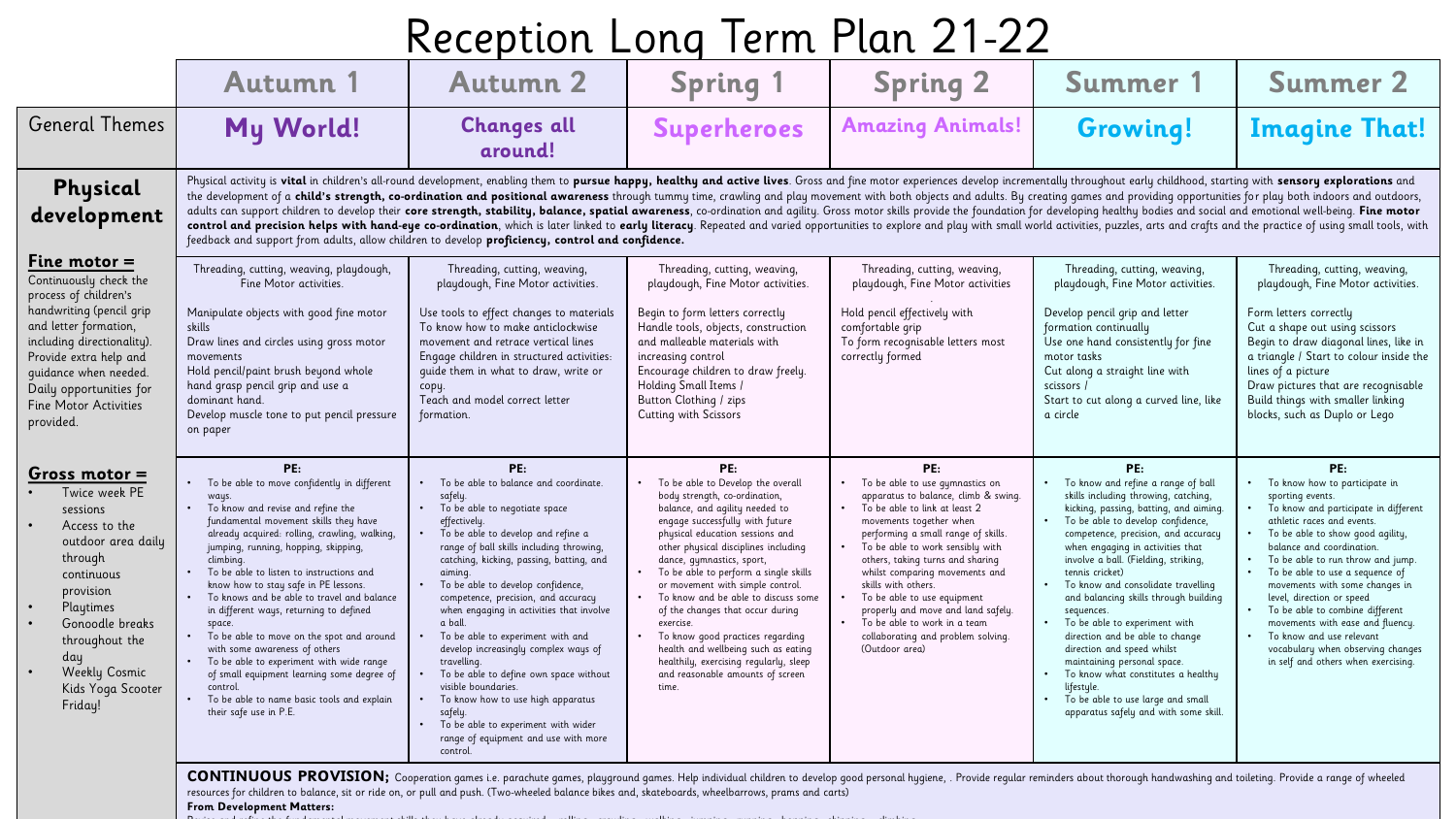|                                                                                                                                                                          | Autumn 1                                                                                                                                                                                                                                 | <b>Autumn 2</b>                                                                                                                                                                                                                                                                                                                                                                                                                                                                                                                                                                                                                                                                                    | <b>Spring 1</b>                                                                                                                                                                                                                                                                                                                           | <b>Spring 2</b>                                                                                                                                                                                                                              | Summer 1                                                                                                                                                                                                                                                                                                                                                  | <b>Summer 2</b>                                                                                                                                                                                                                                                                                                                                             |  |  |  |  |
|--------------------------------------------------------------------------------------------------------------------------------------------------------------------------|------------------------------------------------------------------------------------------------------------------------------------------------------------------------------------------------------------------------------------------|----------------------------------------------------------------------------------------------------------------------------------------------------------------------------------------------------------------------------------------------------------------------------------------------------------------------------------------------------------------------------------------------------------------------------------------------------------------------------------------------------------------------------------------------------------------------------------------------------------------------------------------------------------------------------------------------------|-------------------------------------------------------------------------------------------------------------------------------------------------------------------------------------------------------------------------------------------------------------------------------------------------------------------------------------------|----------------------------------------------------------------------------------------------------------------------------------------------------------------------------------------------------------------------------------------------|-----------------------------------------------------------------------------------------------------------------------------------------------------------------------------------------------------------------------------------------------------------------------------------------------------------------------------------------------------------|-------------------------------------------------------------------------------------------------------------------------------------------------------------------------------------------------------------------------------------------------------------------------------------------------------------------------------------------------------------|--|--|--|--|
| General<br><b>Themes</b>                                                                                                                                                 | My World!                                                                                                                                                                                                                                | <b>Changes all</b><br>around!                                                                                                                                                                                                                                                                                                                                                                                                                                                                                                                                                                                                                                                                      | <b>Superheroes</b>                                                                                                                                                                                                                                                                                                                        | <b>Amazing</b><br><b>Animals!</b>                                                                                                                                                                                                            | <b>Growing!</b>                                                                                                                                                                                                                                                                                                                                           | <b>Imagine That!</b>                                                                                                                                                                                                                                                                                                                                        |  |  |  |  |
| Literacy                                                                                                                                                                 | them in speech, before writing)                                                                                                                                                                                                          | It is crucial for children to develop a life-long love of reading. Reading consists of two dimensions: language comprehension and word reading. Language comprehension (necessary for both reading and writing) starts from bi<br>develops when adults talk with children about the world around them and the books (stories and non-fiction) they read with them, and enjoy rhymes, poems and songs together. Skilled word reading, taught later, involves both<br>working out of the pronunciation of unfamiliar printed words (decoding) and the speedy recognition of familiar printed words. Writing involves transcription (spelling and handwriting) and composition (articulating ideas an |                                                                                                                                                                                                                                                                                                                                           |                                                                                                                                                                                                                                              |                                                                                                                                                                                                                                                                                                                                                           |                                                                                                                                                                                                                                                                                                                                                             |  |  |  |  |
| Comprehension<br>Developing a<br>passion for<br>reading<br>Children will visit the library<br>weekly                                                                     | I can show a preference for a<br>book, song or rhyme.<br><b>Vipers</b>                                                                                                                                                                   | I can talk about events and<br>characters in a story read to<br>me.<br>I can join in with rhymes and<br>stories. I can fill in missing<br>words from well-known rhymes<br><b>Vipers</b>                                                                                                                                                                                                                                                                                                                                                                                                                                                                                                            | I can show interest and answer<br>simple questions about the text<br>I use words that I know to<br>check my reading makes sense<br><b>Vipers</b>                                                                                                                                                                                          | I can demonstrate<br>understanding when talking<br>about what I have read<br>I can repeat words or phrases<br>to check my reading<br><b>Vipers</b>                                                                                           | I am beginning to notice if my<br>reading makes sense and looks<br>right<br>I think about what I already know<br>to help me with my reading<br>I can say rhymes by heart<br>I can sometimes notice errors<br>I know that illustrations can help<br>me make sense of my reading<br><b>Vipers</b>                                                           | I can demonstrate understanding<br>of what has been read to me by<br>retelling stories and narratives<br>using my own words and recently<br>introduced vocabulary (ELG)<br>I can use and understand recently<br>introduced vocabulary during<br>discussions about stories, non-<br>fiction, rhymes and poems and<br>during role-play (ELG)<br><b>Vipers</b> |  |  |  |  |
| Word<br>Reading<br>Children will be working in<br>different groups for Read<br>Write Inc. Focus on<br>consolidation of set 1 sounds<br>and Set 2 Sounds, Green<br>words. | <b>Phonic Sounds: RWI</b><br>Whole class<br>I can handle books correctly<br>and follow print left to right,<br>top to bottom<br>I can locate the title<br>I can segment and blend words<br>orally<br>I can recognise words that<br>rhyme | <b>Phonic Sounds: RWI</b><br>Differentiated groups<br>I can link most sounds to letters<br>I am beginning to blend and<br>segment in order to read vc and<br>cvc words<br>I am beginning to match spoken<br>word to written word (1 to 1<br>cor) across 2-3 lines of print<br>I can read some Phase 2 words<br>including some tricky words                                                                                                                                                                                                                                                                                                                                                         | <b>Phonic Sounds: RWI</b><br>Differentiated groups<br>I can locate and recall the title<br>I can read with 1-1<br>correspondence<br>I can read some common<br>irregular words (Phase2/3)<br>I can link all sounds to letters<br>I can solve simple words by<br>blending sounds and I check<br>what I read makes sense and<br>sounds right | <b>Phonic Sounds: RWI</b><br>Differentiated groups<br>I can read and understand<br>simple sentences<br>I can use phonic knowledge to<br>read and decode regular words<br>I can read all Phase 2 words<br>I can read some of Phase 3<br>words | <b>Phonic Sounds: RWI</b><br>Differentiated groups<br>I can read phase 3 words<br>(decodable and tricky)<br>I can say a sound for each letter<br>in the alphabet and at least 10<br>digraphs (ELG)<br>I can read words consistent with<br>my phonic knowledge by sound<br>blending (ELG)<br>I can re-read books showing<br>increased accuracy and fluency | <b>Phonic Sounds: RWI</b><br>Differentiated groups<br>End of term assessments<br>Transition work with Year 1 staff                                                                                                                                                                                                                                          |  |  |  |  |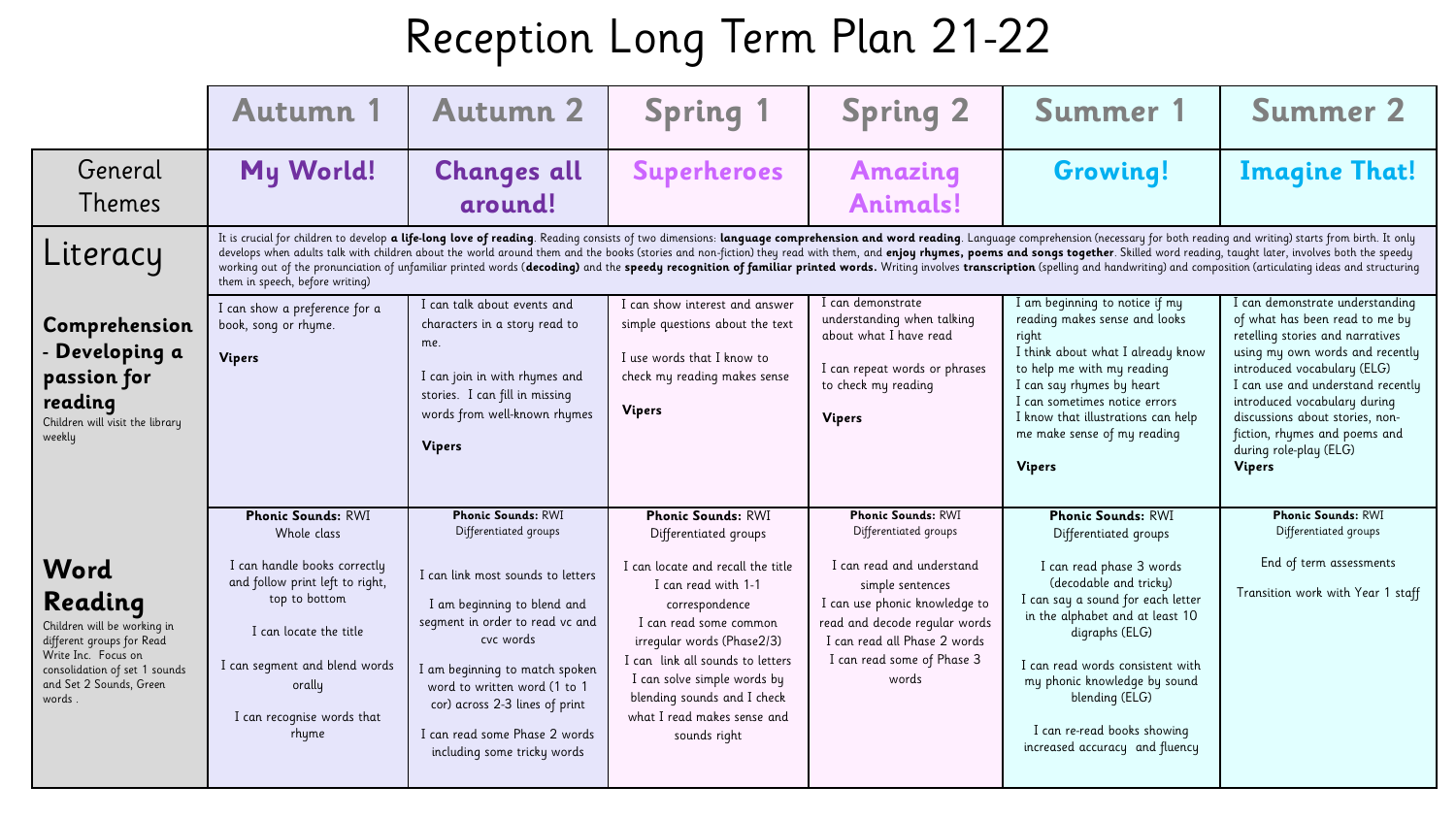|                                                  | <b>Autumn 1</b>                                                                                                                                                                                                                                                                                                     | <b>Autumn 2</b>                                                                                                                                                                                                                                                                                                                               | <b>Spring 1</b>                                                                                                                                                                                                                                                                                                                | <b>Spring 2</b>                                                                                                                                                                                                                                                                                                                                                                                                                                                                                                                                       | Summer 1                                                                                                                                                                                                                                                                                                                           | <b>Summer 2</b>                                                                                                                                                                                                                                                                                                                                                                                                                                                                                                                                                                    |
|--------------------------------------------------|---------------------------------------------------------------------------------------------------------------------------------------------------------------------------------------------------------------------------------------------------------------------------------------------------------------------|-----------------------------------------------------------------------------------------------------------------------------------------------------------------------------------------------------------------------------------------------------------------------------------------------------------------------------------------------|--------------------------------------------------------------------------------------------------------------------------------------------------------------------------------------------------------------------------------------------------------------------------------------------------------------------------------|-------------------------------------------------------------------------------------------------------------------------------------------------------------------------------------------------------------------------------------------------------------------------------------------------------------------------------------------------------------------------------------------------------------------------------------------------------------------------------------------------------------------------------------------------------|------------------------------------------------------------------------------------------------------------------------------------------------------------------------------------------------------------------------------------------------------------------------------------------------------------------------------------|------------------------------------------------------------------------------------------------------------------------------------------------------------------------------------------------------------------------------------------------------------------------------------------------------------------------------------------------------------------------------------------------------------------------------------------------------------------------------------------------------------------------------------------------------------------------------------|
| Themes                                           | My World!                                                                                                                                                                                                                                                                                                           | <b>Changes all around!</b>                                                                                                                                                                                                                                                                                                                    | <b>Superheroes</b>                                                                                                                                                                                                                                                                                                             | <b>Amazing Animals!</b>                                                                                                                                                                                                                                                                                                                                                                                                                                                                                                                               | Growing!                                                                                                                                                                                                                                                                                                                           | <b>Imagine That!</b>                                                                                                                                                                                                                                                                                                                                                                                                                                                                                                                                                               |
| Possible<br><b>Story</b><br>Time<br><b>Texts</b> | $\bullet$<br>Texts identified as<br>favourite books in All<br>About Me Transition<br>booklets<br>Super Duper You!<br>$\bullet$<br>Elmer series of books<br>$\bullet$<br>All Are Welcome<br>$\bullet$<br>$\bullet$<br>Once There were Giants<br>Peebo! (History link)<br>$\bullet$<br>Handa's Hen<br>So Much         | Signs of Autumn, non-fiction texts<br>Seasons,<br>Stickman (seasons)<br>Percy and the treasure hunt,<br>$\bullet$<br>Percy and the secret path,<br>The jolly postman,<br>$\bullet$<br>The dinosaur that pooed<br>$\bullet$<br>Christmas,<br>Alfie's Christmas (Christmas in the<br>past)<br>Winter and Christmas themed<br>$\bullet$<br>books | Topsy and Tim hero's<br>$\bullet$<br>series<br>Busy People by Lucy<br>George<br>Non-fiction texts - people<br>$\bullet$<br>who help us.<br>Mog and vet<br>Super worm,<br>10 little superheroes<br>$\bullet$<br>Elmer and the super el,<br>$\bullet$<br>The Darkest Dark (Space)<br>$\bullet$<br>The Way Back Home<br>$\bullet$ | Commotion in the Ocean, Farmyard<br>Hullabaloo, mad about minibeasts,<br>Animal rhymes.<br>We are going on a bear hunt,<br>Handa's surprise, Handa's Hen, Tinga<br>Tales<br>$\bullet$<br>Oi cat, Oi dog, Oi platypus, Quack<br>quack Quentin, Oi puppies<br>Traditional tales - three little pigs,<br>$\bullet$<br>little red riding hood, three billy goats<br>gruff, chicken licken, the ugly ducking<br>$\bullet$<br>What the ladybird heard next, What<br>the ladybird heard on holiday, The<br>bad tempered ladybird, the very lazy<br>ladybird. | How to plant a sunflower,<br>Oliver's Vegetables, One child<br>one seed,<br>Sam plants and sunflower,<br>A seed in need.<br>Jasper and the beanstalk,<br>Jim and the beanstalk.<br>Titch,<br>$\bullet$<br>Ben plants and butterfly<br>garden,<br>Bad tempered ladybird,<br>The very busy spider,<br>Other Charlie and Lola stories | Harry and Bucketful of dinosaurs other<br>stories<br>The dinosaur the pooped collection<br>$\bullet$<br>Information books<br>$\bullet$<br>Captain Flinn and the Pirate Dinosaurs<br>Mad about dinosaurs<br>$\bullet$<br>Stomp Chomp<br>Turannosaurus drip<br>$\bullet$<br>Aliens love underpants stories!<br>Jill Murphy books - 'Five Minutes Peace',<br>$\bullet$<br>'A Quiet Night In', 'A Peace of Cake'.<br>Look up!<br>$\bullet$<br>$\bullet$<br><b>Ten Little Pirates</b><br>Supertato books<br>Super Kid<br>10 little superhereos<br>Eliot midnight superhero<br>$\bullet$ |
| Texts as a<br><b>Stimulus</b>                    | The Great Big Book of<br><b>Families</b><br>Harry and the Bucketful of<br>Dinosaurs - Starting school<br>(Links - CoET&L)<br><b>Elmer Texts</b><br>I am Henry Finch (Literacy<br>Tree)<br><b>Colour Monster</b><br>Handa's Surprise (Black<br>$\bullet$<br>History Month)                                           | Percy The Park Keeper:<br>$\bullet$<br>Percy's bumpy ride<br>$\bullet$<br>$\bullet$<br>The rescue party<br>After the storm<br>One snowy night<br>Hedgehogs wish<br>The Jolly Postman Christmas<br>The Christmas Story                                                                                                                         | A Superhero Like You Dr.<br>$\bullet$<br>Ranj (People who help us)<br>Florence Nightingale<br>picture book<br>Supertato<br>Look Up! (Space)                                                                                                                                                                                    | Rumble in the Jungle<br>$\bullet$<br>$\bullet$<br>We are going on a lion hunt<br>$\bullet$<br>Oi frog<br>Little Red Hen<br>$\bullet$<br>What the Ladybird Heard                                                                                                                                                                                                                                                                                                                                                                                       | The Tiny Seed<br>$\bullet$<br>Jack and the Beanstalk<br>$\bullet$<br>The Very Hungry Caterpillar<br>$\bullet$<br>I will never ever eat a tomato                                                                                                                                                                                    | Harry and his bucketful of dinosaurs<br>Mary Anning - little people, big dreams<br>Whatever next<br>The night pirates<br>Super Daisy (links to saving Earth)<br>Super Worm                                                                                                                                                                                                                                                                                                                                                                                                         |
| Writing                                          | Dominant hand, tripod grip,<br>mark making, giving meaning<br>to marks and labelling.<br>Name writing Shopping lists,<br>Writing initial sounds and<br>simple captions. Use initial<br>sounds to label characters /<br>images. Silly soup. Names<br>Labels.<br>Writing for a purpose in role<br>play<br>PHASE WORDS | Recount, Name writing, labelling,<br>story scribing. Retelling stories, letter<br>writing (to Santa)<br>Writing tricky words such as I, me,<br>my, like, to, the. Writing CVC words,<br>Labels using CVC, CVCC, CCVC<br>words.<br>PHASE WORDS                                                                                                 | Exciting adjectives 'Wow<br>words'<br>Rhyming words/sentences<br>Instructions<br>Captions<br>Writing recipes, lists.<br>PHASE WORDS                                                                                                                                                                                            | Creating own story maps, writing<br>captions and labels, writing simple<br>sentences. Writing short sentences to<br>accompany story maps.<br>Rhyming words.<br>Character descriptions. Order the<br>Easter story<br>Recount - A trip to the farm<br>PHASE WORDS                                                                                                                                                                                                                                                                                       | Writing for a purpose in role play<br>using phonetically plausible<br>attempts at words, beginning to<br>use finger spaces.<br>Form lower-case and capital<br>letters correctly.<br>Labels and captions - life cycles                                                                                                              | Non fiction Story writing, writing<br>sentences using a range of tricky words<br>that are spelt correctly.<br>Beginning to use full stops, capital letters<br>and finger spaces.<br>Innovation of familiar texts Using<br>familiar texts as a model for writing own<br>stories.<br>Character description.                                                                                                                                                                                                                                                                          |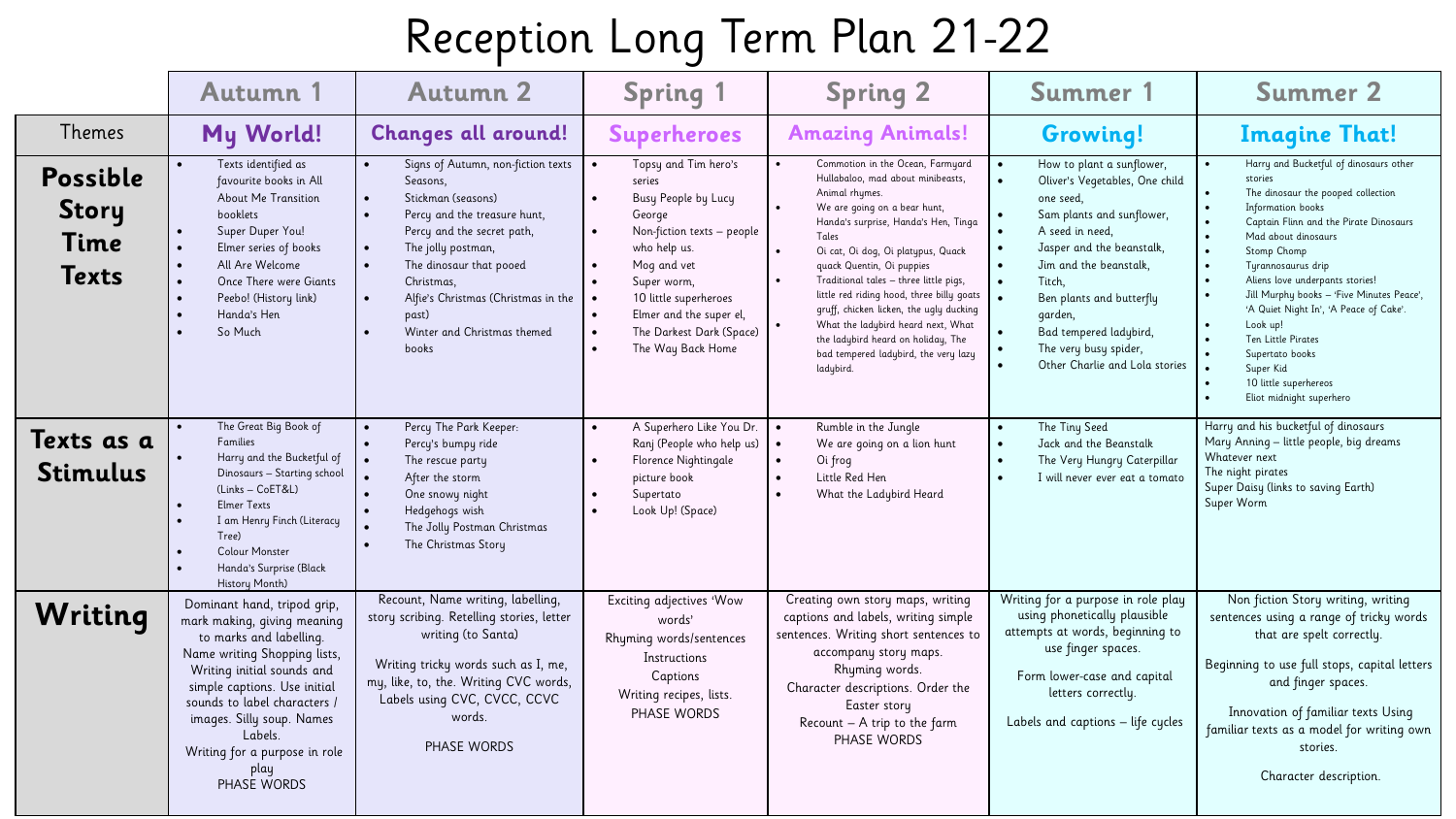|                     | <b>Autumn 1</b>                                                                                                                                                                                                                                                                                                                                                                                                                                                                                                                                                                                                                                                                                                                                                                                                                                                                                                                                                                                                                                                                             | <b>Autumn 2</b>                                                                                                                                                                                                                 | <b>Spring 1</b>                                                                                                                                                                                                                        | <b>Spring 2</b>                                                                                                                                               | Summer 1                                                                                                                                         | <b>Summer 2</b>                                                                                                                                                             |  |
|---------------------|---------------------------------------------------------------------------------------------------------------------------------------------------------------------------------------------------------------------------------------------------------------------------------------------------------------------------------------------------------------------------------------------------------------------------------------------------------------------------------------------------------------------------------------------------------------------------------------------------------------------------------------------------------------------------------------------------------------------------------------------------------------------------------------------------------------------------------------------------------------------------------------------------------------------------------------------------------------------------------------------------------------------------------------------------------------------------------------------|---------------------------------------------------------------------------------------------------------------------------------------------------------------------------------------------------------------------------------|----------------------------------------------------------------------------------------------------------------------------------------------------------------------------------------------------------------------------------------|---------------------------------------------------------------------------------------------------------------------------------------------------------------|--------------------------------------------------------------------------------------------------------------------------------------------------|-----------------------------------------------------------------------------------------------------------------------------------------------------------------------------|--|
| General<br>Themes   | My World!                                                                                                                                                                                                                                                                                                                                                                                                                                                                                                                                                                                                                                                                                                                                                                                                                                                                                                                                                                                                                                                                                   | <b>Changes all</b><br>around!                                                                                                                                                                                                   | <b>Superheroes</b>                                                                                                                                                                                                                     | <b>Amazing</b><br>Animals!                                                                                                                                    | <b>Growing!</b>                                                                                                                                  | Imagine<br>That!                                                                                                                                                            |  |
| Maths<br>White Rose | Developing a strong grounding in number is essential so that all children develop the necessary building blocks to excel mathematically. Children should be able to count<br>confidently, develop a deep understanding of the numbers to 10, the relationships between them and the patterns within those numbers. By providing frequent and varied<br>opportunities to build and apply this understanding - such as using manipulatives, including small pebbles and tens frames for organising counting - children will develop a<br>secure base of knowledge and vocabulary from which mastery of mathematics is built. In addition, it is important that the curriculum includes rich opportunities for<br>children to develop their spatial reasoning skills across all areas of mathematics including shape, space and measures. It is important that children develop positive<br>attitudes and interests in mathematics, look for patterns and relationships, spot connections, 'have a go', talk to adults and peers about what they notice and not<br>be afraid to make mistakes. |                                                                                                                                                                                                                                 |                                                                                                                                                                                                                                        |                                                                                                                                                               |                                                                                                                                                  |                                                                                                                                                                             |  |
|                     | X2 weeks:<br>$\bullet$<br>baseline/getting<br>to know you<br>Matching<br>$\bullet$<br>Sorting<br>$\bullet$<br>Comparing<br>$\bullet$<br>amounts<br>Compare<br>size/mass/capacity<br>Exploring patterns                                                                                                                                                                                                                                                                                                                                                                                                                                                                                                                                                                                                                                                                                                                                                                                                                                                                                      | Representing and<br>comparing 1,2,3<br>Composition of<br>1,2,3<br>Circles and<br>triangles & Spatial<br>awareness<br>The number 4/ The<br>number 5<br>One more one less<br>Comparing shapes<br>Night and day<br>(routines/time) | Zero and<br>$\bullet$<br>comparing<br>numbers to 5<br>Composition of 4<br>and 5<br>Mass and<br>capacity<br>Learning about<br>$6,7$ and $8$<br>Pairs and<br>$\bullet$<br>combining groups<br>to 10<br>Length and<br>$\bullet$<br>height | 9 and 10<br>Comparing<br>numbers to 10<br>Number bonds to<br>10 (2 weeks)<br>3D shape<br>Consolidation<br>(respond to what<br>they need more<br>support with) | Building<br>$\bullet$<br>numbers beyond<br>10<br>Counting<br>patterns/spatial<br>reasoning<br>Adding more x2<br>weeks<br>Taking away x2<br>weeks | Doubles<br>$\bullet$<br>Sharing and<br>grouping<br>Odd and Even<br>Spatial<br>reasoning<br>Deepening<br>understanding<br>x2 weeks<br>Patterns<br>$\bullet$<br>Consolidation |  |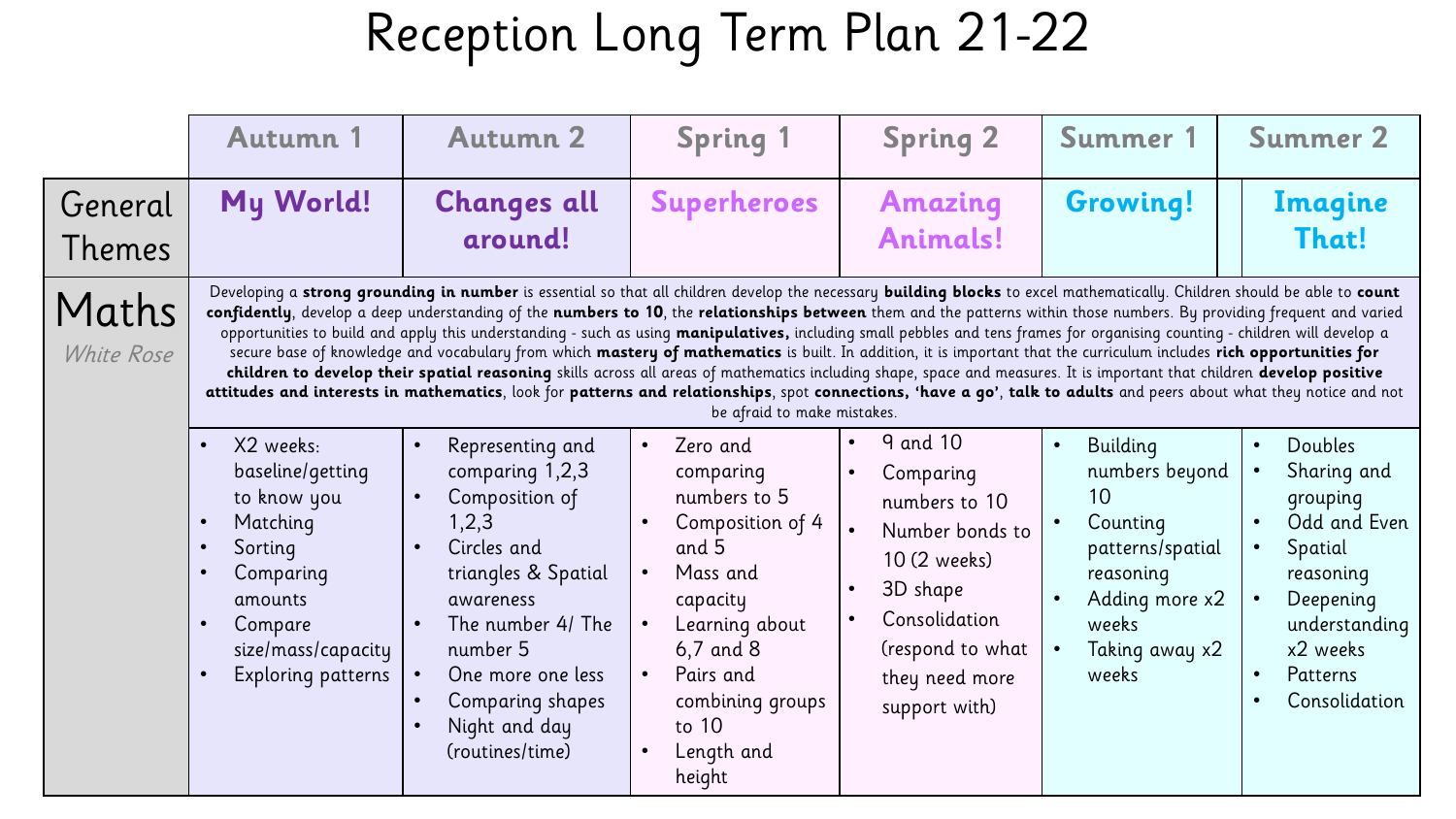| Reception Long Term Plan 21-22 |  |  |  |
|--------------------------------|--|--|--|
|                                |  |  |  |

|                                                                                                                                                                                                                                                                                                                                                                          | <b>Autumn 1</b>                                                                                                                                                                                                                                                                                                                                                                                                                                                                                                                                                                                                                                                                                                                                                                                                                                                                                                                                                                                                                                                                                                                              | <b>Autumn 2</b>                                                                                                                                                                                                                                                                                                                                                                                                                                                                                                                                                                                                                                                                                                                                                                                                                                                                                                                                                                       | <b>Spring 1</b>                                                                                                                                                                                                                                                                                                                                                                                                                                                                                                                                                                                                                                                                                                                                                                                                                                                                                                                                                          | <b>Spring 2</b>                                                                                                                                                                                                                                                                                                                                                                                                                                                                                                                                                                 | Summer 1                                                                                                                                                                                                                                                                                                                                                                                                                                                                                                                                                                                                                                                                                                                                                        | <b>Summer 2</b>                                                                                                                                                                                                                                                                                                                                                                                                                                                                                                                                                                                                                                                                             |  |  |
|--------------------------------------------------------------------------------------------------------------------------------------------------------------------------------------------------------------------------------------------------------------------------------------------------------------------------------------------------------------------------|----------------------------------------------------------------------------------------------------------------------------------------------------------------------------------------------------------------------------------------------------------------------------------------------------------------------------------------------------------------------------------------------------------------------------------------------------------------------------------------------------------------------------------------------------------------------------------------------------------------------------------------------------------------------------------------------------------------------------------------------------------------------------------------------------------------------------------------------------------------------------------------------------------------------------------------------------------------------------------------------------------------------------------------------------------------------------------------------------------------------------------------------|---------------------------------------------------------------------------------------------------------------------------------------------------------------------------------------------------------------------------------------------------------------------------------------------------------------------------------------------------------------------------------------------------------------------------------------------------------------------------------------------------------------------------------------------------------------------------------------------------------------------------------------------------------------------------------------------------------------------------------------------------------------------------------------------------------------------------------------------------------------------------------------------------------------------------------------------------------------------------------------|--------------------------------------------------------------------------------------------------------------------------------------------------------------------------------------------------------------------------------------------------------------------------------------------------------------------------------------------------------------------------------------------------------------------------------------------------------------------------------------------------------------------------------------------------------------------------------------------------------------------------------------------------------------------------------------------------------------------------------------------------------------------------------------------------------------------------------------------------------------------------------------------------------------------------------------------------------------------------|---------------------------------------------------------------------------------------------------------------------------------------------------------------------------------------------------------------------------------------------------------------------------------------------------------------------------------------------------------------------------------------------------------------------------------------------------------------------------------------------------------------------------------------------------------------------------------|-----------------------------------------------------------------------------------------------------------------------------------------------------------------------------------------------------------------------------------------------------------------------------------------------------------------------------------------------------------------------------------------------------------------------------------------------------------------------------------------------------------------------------------------------------------------------------------------------------------------------------------------------------------------------------------------------------------------------------------------------------------------|---------------------------------------------------------------------------------------------------------------------------------------------------------------------------------------------------------------------------------------------------------------------------------------------------------------------------------------------------------------------------------------------------------------------------------------------------------------------------------------------------------------------------------------------------------------------------------------------------------------------------------------------------------------------------------------------|--|--|
| <b>General Themes</b>                                                                                                                                                                                                                                                                                                                                                    | My World!                                                                                                                                                                                                                                                                                                                                                                                                                                                                                                                                                                                                                                                                                                                                                                                                                                                                                                                                                                                                                                                                                                                                    | <b>Changes all around!</b>                                                                                                                                                                                                                                                                                                                                                                                                                                                                                                                                                                                                                                                                                                                                                                                                                                                                                                                                                            | <b>Superheroes</b>                                                                                                                                                                                                                                                                                                                                                                                                                                                                                                                                                                                                                                                                                                                                                                                                                                                                                                                                                       | <b>Amazing Animals!</b>                                                                                                                                                                                                                                                                                                                                                                                                                                                                                                                                                         | Growing                                                                                                                                                                                                                                                                                                                                                                                                                                                                                                                                                                                                                                                                                                                                                         | <b>Imagine That!</b>                                                                                                                                                                                                                                                                                                                                                                                                                                                                                                                                                                                                                                                                        |  |  |
| Understan<br>ding the                                                                                                                                                                                                                                                                                                                                                    | Understanding the world involves guiding children to make sense of their physical world and their community. The frequency and range of children's personal experiences increases their knowledge and sense of the world aroun<br>and museums to meeting important members of society such as police officers, nurses and firefighters. In addition, listening to a broad selection of stories, non-fiction, rhymes and poems will foster their understanding of<br>diverse world. As well as building important knowledge, this extends their familiarity with words that support understanding across domains. Enriching and widening children's vocabulary will support later reading comprehen                                                                                                                                                                                                                                                                                                                                                                                                                                           |                                                                                                                                                                                                                                                                                                                                                                                                                                                                                                                                                                                                                                                                                                                                                                                                                                                                                                                                                                                       |                                                                                                                                                                                                                                                                                                                                                                                                                                                                                                                                                                                                                                                                                                                                                                                                                                                                                                                                                                          |                                                                                                                                                                                                                                                                                                                                                                                                                                                                                                                                                                                 |                                                                                                                                                                                                                                                                                                                                                                                                                                                                                                                                                                                                                                                                                                                                                                 |                                                                                                                                                                                                                                                                                                                                                                                                                                                                                                                                                                                                                                                                                             |  |  |
| world<br>Computing -<br>Safeguarding.<br><b>SMART RULES:</b><br>to tell an adult if they<br>see something on a<br>digital device that<br>upsets them<br>to know not to give<br>out any information<br>about themselves<br>to know that not<br>everything they see<br>on the internet is true.<br>RE Our RE Curriculum<br>enables children to<br>develop a positive sense | To identify their family. To comment on photos<br>of their family; naming who they can see and of<br>what relation they are to them. (Family Tree)<br>To name and describe people who are familiar<br>to them<br>Show interest in the lives of other people who<br>are familiar to me<br>To recognise that people have different beliefs<br>$\circ$<br>and celebrate special times in different ways<br>To talk about what they do with their family<br>$\circ$<br>and places they have been with their family.<br>To identify similarities and make comparisons<br>between other families.<br>To begin to show an interest in different<br>$\circ$<br>occupations and ways of life<br>To draw a simple map (Map of<br>$\circ$<br>classroom/home/local area)<br>To ask questions about aspects of my familiar<br>$\circ$<br>world such as the place where I live or the<br>natural world (Wellie Walk)<br>To know there are different countries in the<br>$\circ$<br>world (Explore World Map/Globe. Black<br><b>History Month)</b><br>To explore life in south-west Kenya, focusing on<br>a village of the Luo tribe and compare with their | To understand the effects of<br>changing seasons on the world<br>around me<br>$\circ$<br>To talk about the changes they<br>observe in their environment and use<br>all their senses to explore these -<br>Seasons link. (Autumn/Percy)<br>To ask questions about the natural<br>$\circ$<br>world (Autumn Walk)<br>To start to develop an understanding<br>$\circ$<br>of growth, decay and changes over<br>time<br>To explore changes of state.<br>$\circ$<br>(Snow/ice)<br>To compare and contrast character<br>$\circ$<br>from stories, including figures from<br>the past (Guy Fawkes)<br>To talk about significant events in<br>$\circ$<br>my own experience (Christmas)<br>To compare events that happen to<br>them compared to the past. To<br>develop understanding of the past<br>through pictures. (Christmas in the<br>past - Peebo Story)<br>To talk about some similarities and<br>$\circ$<br>differences between celebrations in<br>different cultures (look at different | To be able to talk about the<br>different jobs that adults do and<br>how they can help us<br>(paramedics/nurses/ doctors/fire<br>fighters/postman/ shop assistant<br>etc). (Visits from PWHU-fire<br>service, school nurse, dentist)<br>To understand the importance of<br>$\circ$<br>keeping our teeth clean and<br>healthy. (Dentist/dental<br>hygene)<br>To understand and talk about<br>$\circ$<br>what foods help keep our body<br>healthy. (Nurse, D&T Baking -<br>healthy snack)<br>To understand the importance of<br>$\circ$<br>road safety.<br>To recognise that people have<br>different beliefs and explore these<br>(Chinese New Year)<br>To recall key information about a<br>$\circ$<br>historical event. (Moon landing.<br>Neil Armstrong. Tim Peak.)<br>To find out about significant<br>$\circ$<br>figures who have been to space<br>and begin to understand that<br>some events happened before they<br>were born. (Moon landing. Neil<br>Armstrong.) | To identify different habitats<br>animals live in.<br>To talk about they have<br>$\circ$<br>observed about different<br>animals.<br>To talk about what different<br>$\circ$<br>animals need to survive.<br>To look at Great Britain and<br>Tanzania on a World Map.<br>(safari link)<br>To explore symbols and a key<br>$\circ$<br>on a simple map.<br>To create a simple map using<br>$\circ$<br>symbols. (Farm)<br>To explore and create a wheel<br>mechanism. (D&T making a<br>Safari/Farm vehicle.)<br>To talk about key features of<br>religious celebrations.<br>(Easter) | To identify and sort thing that are<br>$\circ$<br>living and things that are not.<br>$\circ$<br>To identify things that grow.<br>To talk about how they have<br>$\circ$<br>changed since a baby.<br>To make observations about the life<br>$\circ$<br>cycle of a butterfly. (Hands on<br>experience - Caterpillar kit)<br>To understand the key features of<br>$\circ$<br>the life cycle of a butterfly and o<br>frog and talk about how they<br>change.<br>To talk about what a plant needs to<br>$\circ$<br>grow.<br>To identify the steps needed to<br>plant a seed. (Hands on<br>experience - planting a seed<br>and helping a plant to grow)<br>To understand where different food<br>$\circ$<br>comes from.<br>To talk about where food grows.<br>$\circ$ | To understand that things<br>$\circ$<br>happened in the past.<br>(dinosaurs)<br>To talk about a local historical<br>figure from the past and what<br>they did. (Mary Anning)<br>To explore changes of state.<br>(Solid to liquid)<br>To explore our solar system and<br>space travel.<br>To explore different materials and<br>their properties. (Making Pirate<br>ship)<br>To explore which materials<br>sink/float. (Making Pirate<br>ship)<br>To explore which materials are<br>waterproof. (Making Pirate<br>ship)<br>To draw information from a<br>simple map and use symbols to<br>create their own. (Pirates)<br>I can talk about ways in which I<br>can look after the environment. |  |  |
| of themselves and others.<br>They will begin to<br>understand and value the<br>differences of individuals<br>and groups within their<br>own community.<br>Children will have<br>opportunity to develop<br>their emerging moral and<br>cultural awareness.                                                                                                                | own life (Black History Month - Handa)<br>Which people are special and why?<br>Being special: where do we belong?<br>Belonging to their family<br>Being part of Lytchett Matravers Primary School Which<br>stories are special and why?                                                                                                                                                                                                                                                                                                                                                                                                                                                                                                                                                                                                                                                                                                                                                                                                                                                                                                      | celebrations e.g. Bonfire Night,<br>Diwali, etc.)<br>What times are special and why?<br>Which stories are special and why?<br>Diwali<br>Christmas                                                                                                                                                                                                                                                                                                                                                                                                                                                                                                                                                                                                                                                                                                                                                                                                                                     | What times are special and why?<br>Chinese new year                                                                                                                                                                                                                                                                                                                                                                                                                                                                                                                                                                                                                                                                                                                                                                                                                                                                                                                      | What times are special and why?<br>Which stories are special and why?<br>What places are special and why?<br>Easter                                                                                                                                                                                                                                                                                                                                                                                                                                                             | Being special: where do we belong?<br>Eid Shavouot<br>What is special about our world?                                                                                                                                                                                                                                                                                                                                                                                                                                                                                                                                                                                                                                                                          | What is special about our world?<br>Summer Solstice                                                                                                                                                                                                                                                                                                                                                                                                                                                                                                                                                                                                                                         |  |  |
|                                                                                                                                                                                                                                                                                                                                                                          |                                                                                                                                                                                                                                                                                                                                                                                                                                                                                                                                                                                                                                                                                                                                                                                                                                                                                                                                                                                                                                                                                                                                              |                                                                                                                                                                                                                                                                                                                                                                                                                                                                                                                                                                                                                                                                                                                                                                                                                                                                                                                                                                                       |                                                                                                                                                                                                                                                                                                                                                                                                                                                                                                                                                                                                                                                                                                                                                                                                                                                                                                                                                                          |                                                                                                                                                                                                                                                                                                                                                                                                                                                                                                                                                                                 |                                                                                                                                                                                                                                                                                                                                                                                                                                                                                                                                                                                                                                                                                                                                                                 |                                                                                                                                                                                                                                                                                                                                                                                                                                                                                                                                                                                                                                                                                             |  |  |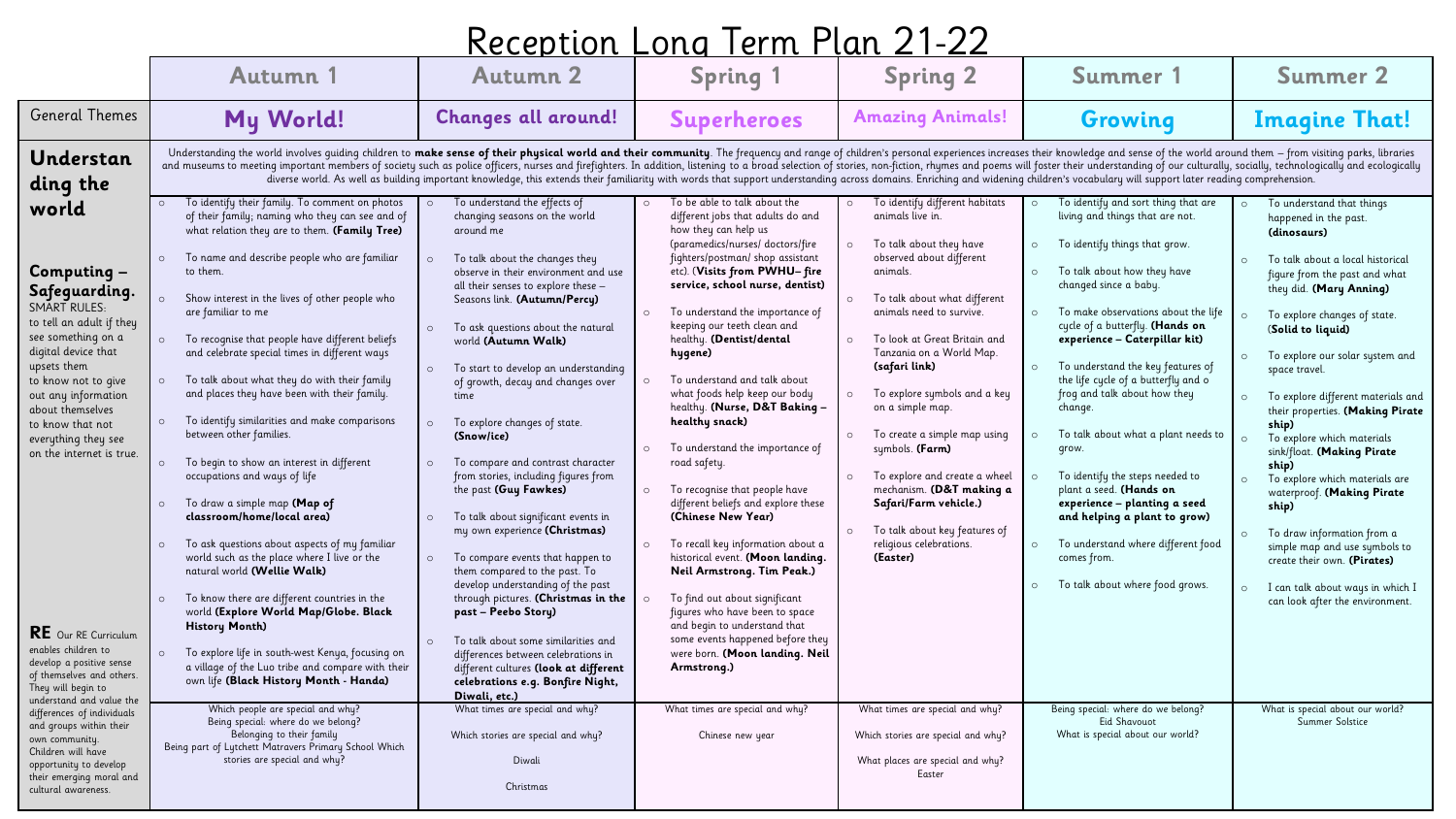|                                                                                                                                                                                                                                                                                                                                                                                                                                                                                                                    | <b>Autumn 1</b>                                                                                                                                                                                                                                                                                                                                                                                                                                                                                                                                                                                                                                                                                                                                                                                                                                            | <b>Autumn 2</b>                                                                                                                                                                                                                                                                                                                                                                                                                                                                                                                                                                                                                                                                                                                                                                                                                                                                                                                                                                        | <b>Spring 1</b>                                                                                                                                                                                                                                                                                                                                                                                                                                                                                                                                                                                                                                                                                                                          | <b>Spring 2</b>                                                                                                                                                                                                                                                                                                                                                                                                                                                                                                                                                                                                                                                                                                               | Summer 1                                                                                                                                                                                                                                                                                                                                                                                                                                                                                                                                                                                                                                                                                                                                                                                                                                                                                   | <b>Summer 2</b>                                                                                                                                                                                                                                                                                                                                                                                                                                                                                     |  |
|--------------------------------------------------------------------------------------------------------------------------------------------------------------------------------------------------------------------------------------------------------------------------------------------------------------------------------------------------------------------------------------------------------------------------------------------------------------------------------------------------------------------|------------------------------------------------------------------------------------------------------------------------------------------------------------------------------------------------------------------------------------------------------------------------------------------------------------------------------------------------------------------------------------------------------------------------------------------------------------------------------------------------------------------------------------------------------------------------------------------------------------------------------------------------------------------------------------------------------------------------------------------------------------------------------------------------------------------------------------------------------------|----------------------------------------------------------------------------------------------------------------------------------------------------------------------------------------------------------------------------------------------------------------------------------------------------------------------------------------------------------------------------------------------------------------------------------------------------------------------------------------------------------------------------------------------------------------------------------------------------------------------------------------------------------------------------------------------------------------------------------------------------------------------------------------------------------------------------------------------------------------------------------------------------------------------------------------------------------------------------------------|------------------------------------------------------------------------------------------------------------------------------------------------------------------------------------------------------------------------------------------------------------------------------------------------------------------------------------------------------------------------------------------------------------------------------------------------------------------------------------------------------------------------------------------------------------------------------------------------------------------------------------------------------------------------------------------------------------------------------------------|-------------------------------------------------------------------------------------------------------------------------------------------------------------------------------------------------------------------------------------------------------------------------------------------------------------------------------------------------------------------------------------------------------------------------------------------------------------------------------------------------------------------------------------------------------------------------------------------------------------------------------------------------------------------------------------------------------------------------------|--------------------------------------------------------------------------------------------------------------------------------------------------------------------------------------------------------------------------------------------------------------------------------------------------------------------------------------------------------------------------------------------------------------------------------------------------------------------------------------------------------------------------------------------------------------------------------------------------------------------------------------------------------------------------------------------------------------------------------------------------------------------------------------------------------------------------------------------------------------------------------------------|-----------------------------------------------------------------------------------------------------------------------------------------------------------------------------------------------------------------------------------------------------------------------------------------------------------------------------------------------------------------------------------------------------------------------------------------------------------------------------------------------------|--|
| <b>General Themes</b>                                                                                                                                                                                                                                                                                                                                                                                                                                                                                              | My World!                                                                                                                                                                                                                                                                                                                                                                                                                                                                                                                                                                                                                                                                                                                                                                                                                                                  | <b>Changes all</b><br>around!                                                                                                                                                                                                                                                                                                                                                                                                                                                                                                                                                                                                                                                                                                                                                                                                                                                                                                                                                          | <b>Superheroes</b>                                                                                                                                                                                                                                                                                                                                                                                                                                                                                                                                                                                                                                                                                                                       | <b>Amazing</b><br><b>Animals!</b>                                                                                                                                                                                                                                                                                                                                                                                                                                                                                                                                                                                                                                                                                             | Growing!                                                                                                                                                                                                                                                                                                                                                                                                                                                                                                                                                                                                                                                                                                                                                                                                                                                                                   | <b>Imagine That!</b>                                                                                                                                                                                                                                                                                                                                                                                                                                                                                |  |
| <b>Expressive</b><br><b>Arts and</b>                                                                                                                                                                                                                                                                                                                                                                                                                                                                               | The development of children's artistic and cultural awareness supports their imagination and creativity. It is important that children have regular opportunities to engage with the arts, enabling them to explore and play w<br>of media and materials. The quality and variety of what children see, hear and participate in is crucial for developing their understanding, self-expression, vocabulary and ability to communicate through the arts. The freq<br>repetition and depth of their experiences are fundamental to their progress in interpreting and appreciating what they hear, respond to and observe.<br>Give children an insight into new musical worlds. Invite musicians in to play music to children and talk about it. Encourage children to listen attentively to music. Discuss changes and patterns as a piece of music develop |                                                                                                                                                                                                                                                                                                                                                                                                                                                                                                                                                                                                                                                                                                                                                                                                                                                                                                                                                                                        |                                                                                                                                                                                                                                                                                                                                                                                                                                                                                                                                                                                                                                                                                                                                          |                                                                                                                                                                                                                                                                                                                                                                                                                                                                                                                                                                                                                                                                                                                               |                                                                                                                                                                                                                                                                                                                                                                                                                                                                                                                                                                                                                                                                                                                                                                                                                                                                                            |                                                                                                                                                                                                                                                                                                                                                                                                                                                                                                     |  |
| Design<br>Painting, 3D modelling, messy<br>play, collage, cutting, drama,<br>role play, threading, moving<br>to music, clay sculptures,<br>following music patterns with<br>instruments, singing songs<br>linked to topics, making<br>instruments, percussion.<br>Work will be displayed in the<br>classroom.<br>Children to explain their work<br>to others. Children will have<br>opportunities to learn and<br>perform songs, nursery<br>rhymes and poetry linked to<br>their work / interests and<br>passions. | o To use colour to portray emotions<br>$\circ$ To use ICT to photograph faces<br>and emotions<br>o To use shapes to create a<br>self=portrait.<br>O Role Play: Home corner - children<br>to provide a picture of their family<br>and have displayed.<br>o To join in with and remember the<br>words to a range of songs.<br>o To explore sounds and how they<br>can be changed, tapping out of<br>simple rhythms.<br>o To listen to music and talk about<br>how it makes them feel.<br>o To build stories around toys (small<br>world) use available props to<br>support role play<br>o To build models using construction<br>equipment for a purpose and talk<br>about their models. (Large/small<br>blocks)                                                                                                                                              | o To use different patterns and<br>shapes to create pictures. (Diva<br>Lamps (Diwali); Rangoli Art,<br>Bonfire pictures, Christmas<br>decorations)<br>o To explore colour mixing.<br>To use natural objects to print and<br>create pictures. (Leaf printing,<br>observational drawings of<br>leaves)<br>o To look at the work of a famous<br>artist and produce a piece of art<br>work using an artists style as a<br>stimulus (Kandinsky circles<br>triangles maths links)<br>o To remember the words to a range<br>of songs. (The Nativity)<br>o To perform songs and movement to<br>an audience. (The Nativity)<br>o To use familiar stories in role play.<br>o To use different techniques for<br>joining materials when constructing.<br>(Construction station -<br>masking tape, glue)<br>o Role Play: Home Corner - children<br>involved in additions. Percy the<br>Park Keeper family.<br>o To weigh out and combine<br>ingredients. (D&T Baking<br><b>Christmas Cookies</b> ) | o To use different techniques for<br>joining materials when<br>constructing. (Additions: Split<br>pins, selotape)<br>o To look at the work of a famous<br>artist and produce a piece of art<br>work using an artists style as a<br>stimulus (Jackson Pollock<br>splatter)<br>o To use shapes to create a<br>portraits of others. (People<br>who help us)<br>o To listen to music and think<br>about how it makes them want<br>to move.<br>$\circ$ To explore how the pitch of a<br>sound can be changed.<br>o Role Play: Begin deconstructed<br>with enhancement boxes,<br>focusing on People Who Help<br>Us.<br>o To use a range of resources to<br>create own props to aid role<br>play.<br>o To use familiar stories in role<br>play. | To recognise, create and<br>$\circ$<br>describe pattern. To make<br>patterns using different colours<br>(Animal patterns)<br>To combine media to make a<br>collage<br>o To use different materials and<br>textures.<br>o To use different techniques for<br>joining materials when<br>constructing. (Additions:<br>treasury tags)<br>Role Play: deconstructed with<br>$\circ$<br>enhancement boxes, focusing on<br>Safari and Africa, animal<br>lookouts<br>To use a range of resources to<br>$\circ$<br>create own props to aid role<br>play.<br>To use familiar stories to<br>$\circ$<br>influence their own in role play.<br>To explore and create a wheel<br>$\circ$<br>mechanism. (D&T making a<br>Safari/Farm vehicle.) | o To use different techniques for<br>joining materials when<br>constructing. (Construction<br>station - split pins, selptape,<br>masking tape, treasury tags,<br>glue)<br>o To plan and evaluate a<br>construction model, using a<br>range of materials.<br>$\circ$ To look at the work of a famous<br>artist and produce a piece of art<br>work using an artists style as a<br>stimulus (Vincent Van Gogh -<br>Sunflowers)<br>o To use resources to create<br>observational<br>drawings. (Sunflower/plants -<br>observational drawing)<br>o To use real life objects to create<br>painting and prints.<br>(Printing/painting using<br>food)<br>o To listen to a piece of music and<br>create movements to it.<br>(Movement of a butterfly)<br>O Role Play: deconstructed with<br>enhancement boxes - growing<br>o To use a range of resources to<br>create own props to aid role<br>play. | o To use different techniques for<br>joining materials when<br>constructing.<br>To plan and evaluate a<br>$\circ$<br>construction model, using a<br>range of materials.<br>o To be confident in using colour<br>mixing to create work.<br>O Role Play: deconstructed with<br>enhancement boxes - themed to<br>topic of children's interests<br>o To use a range of resources to<br>create own props to aid role<br>play.<br>$\circ$ To use clay to mould a<br>sculpture. (D&T clay fossil<br>model) |  |